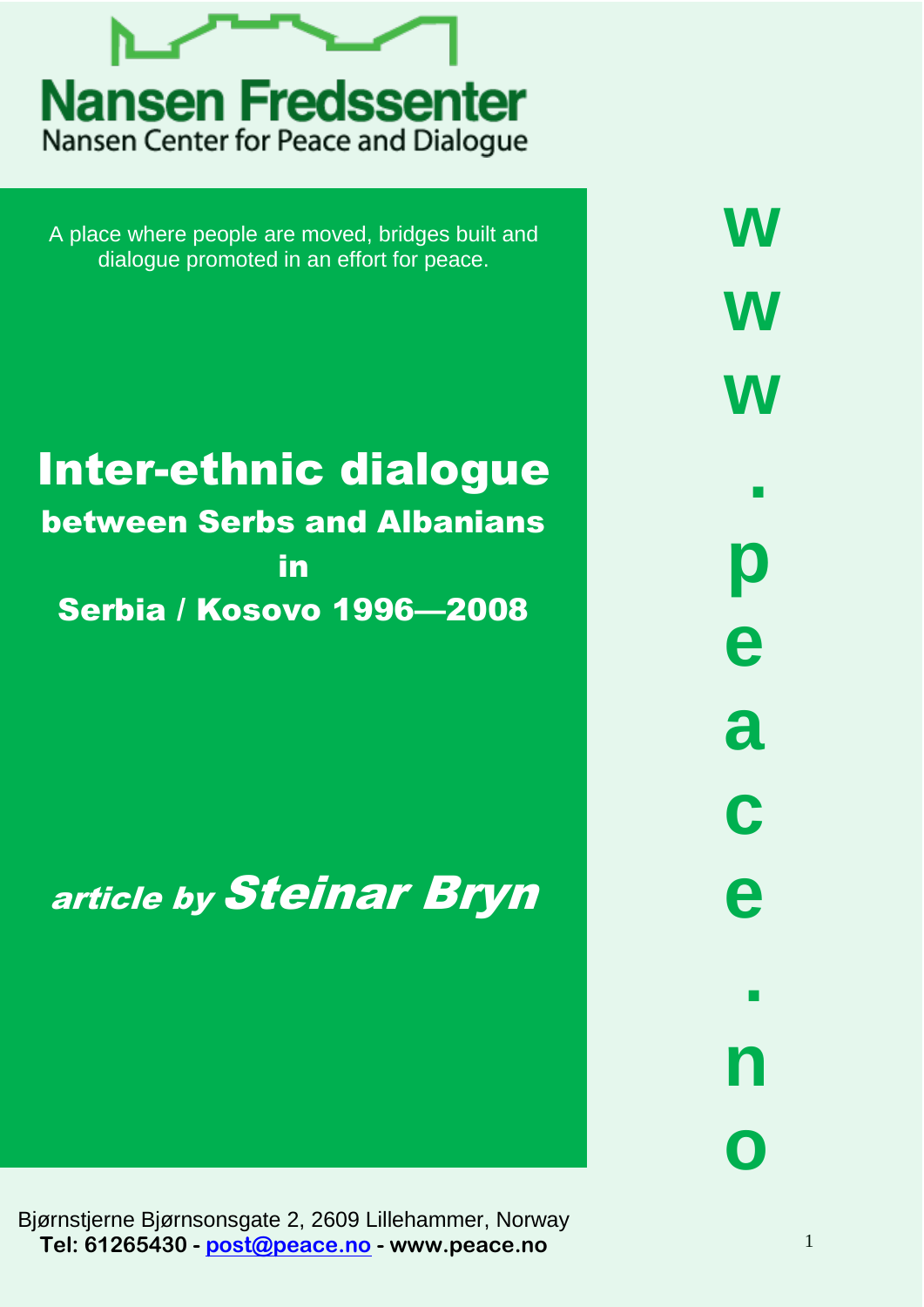In this chapter, I will tell a story. It begins with how the Nansen Dialogue, which developed from 1995 to 1997 with participants from ex-Yugoslavia in Lillehammer, Norway, was introduced in Priština in the fall of 1997. I will show how this method stimulated Serbian-Albanian dialogue up until March 1999 and how it was reintroduced already in 2000, in spite of the painful memories on both sides from the war and its aftermath. These dialogue meetings focused mainly on understanding what happened and why.

As the conflict spread into South Serbia (2000) and northwest Macedonia (2001), so did the dialogue seminars. Through showing patience and commitment, as well as sustainability, Nansen Dialogue built its reputation and slowly became able to recruit more strategically selected participants on a high municipal level. These individuals were chosen because of their connection to local institutions and because they therefore had an arena where they could implement change (a school, a newspaper, the local municipality etc.).

This chapter will describe some of the particularities of the Nansen Dialogue that made both sides feel more secure to share their stories, and how this increased the feeling of equality and respect among the participants. Nansen Dialogue, as it developed, became characterized by a solid academic analysis of the conflict itself, an effort to deconstruct the meaning of identities and the process to build a stronger relationship among the participants.

We cannot claim to have had much impact on the participants' political beliefs and aspirations. But many of them learned that political difference could co-exist in a democracy, and it is therefore a valuable lesson learned that if Serbia wants to develop into a truly multi-ethnic state, dialogue can be a tool that can increase the understanding and the respect between the different ethnic groups, such an ethnic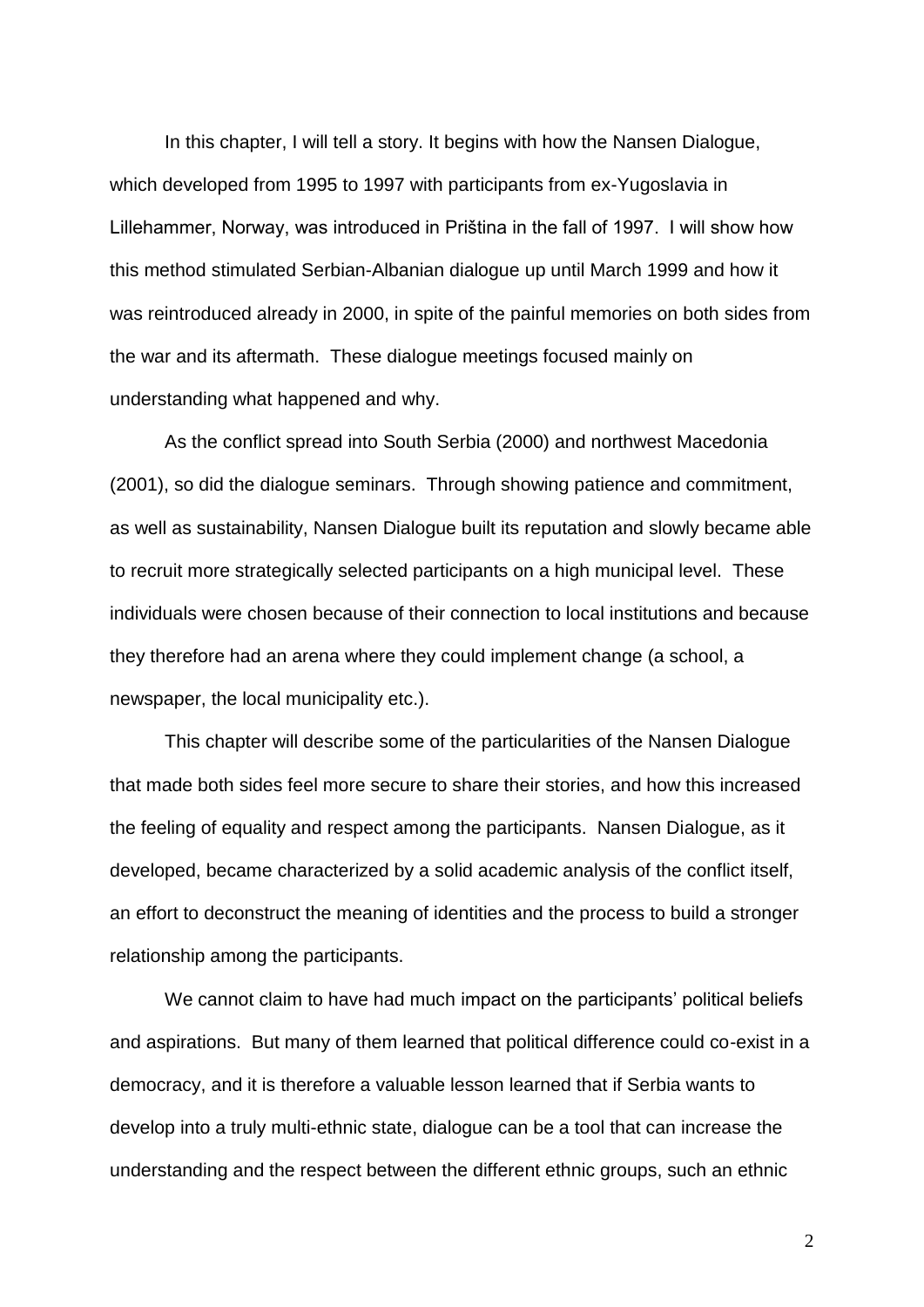tolerance is a precondition for **a democratic development** in a state still marked by ethnic politics.

This is not a success story, but we moved beyond the pure dialogue work and answered, what next? What next became small successes in the field of repatriation to mixed villages, integrated education and ethnic cooperation in divided municipalities. When internationals claim that Serbs and Albanians don't want to talk to each other, our records show that they are simply wrong. I have spent the best part of my last 13 years listening to them doing exactly that. It is my firm conviction that more could have been accomplished over these years had dialogue and reconciliation had a higher priority in the peace building effort in the region, in Bosnia-Herzegovina as well as in Serbia and Kosovo.

#### **Historical background**

In 1994. Lillehammer hosted the Winter Olympic Games. That brought the municipality of Lillehammer symbolically closer to Sarajevo, the host of the Winter Olympic Games in 1984. During the games in Lillehammer, an effort was made to take the spirit of international solidarity seriously. This resulted in Lillehammer Olympic Aid, a joint effort that raised 71 million Norwegian kroner. Most of this money was allocated to projects in Sarajevo, bringing the brutality of the war even closer to home.

*The director of the Nansen Academy in 1994, Inge Eidsvåg, tells it this way<sup>1</sup> : In July 1994 I visited Sarajevo to see the rehabilitation of the paraplegic Center at the Koševo Hospital, financed by Lillehammer Olympic Aid. This was before the Dayton agreement, and Sarajevo was under siege. After five days I left the city with strong impressions.*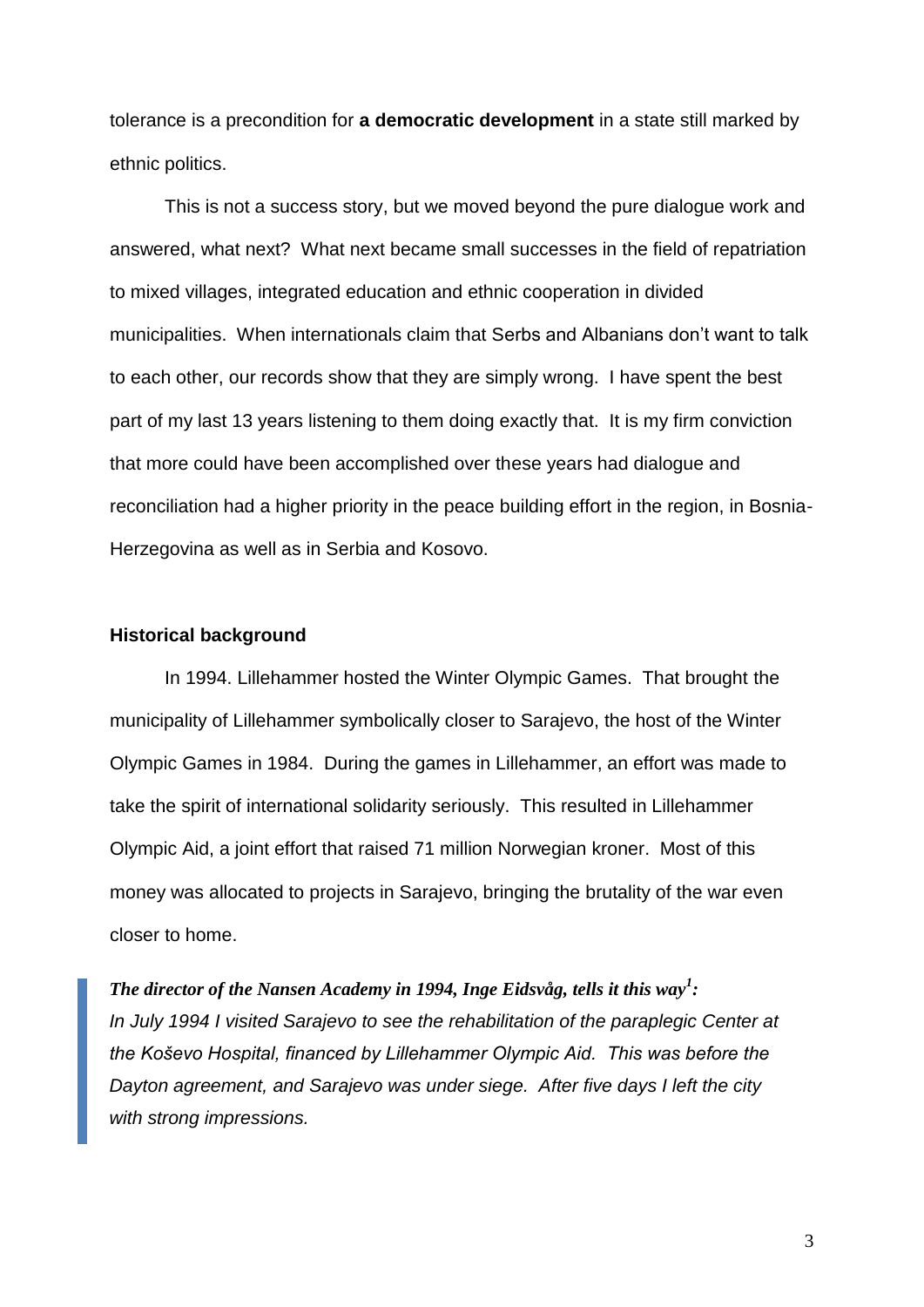*On my return to Norway I immediately contacted Norwegian Red Cross and Norwegian Church Aid to explore whether they were interested in cooperating on a dialogue project for people from former Yugoslavia. The reply was very positive. A few weeks later we had worked out a tentative programme and applied for financial support from the Norwegian Ministry of Foreign Affairs. Later on the International Peace Research Institute, Oslo was invited into the steering committee. In September 1995 we welcomed the first group of 14 students from former Yugoslavia. In one year we had transformed idea into reality.*

We simply asked "how can we contribute?" and as an academy, the answer was to create an educational project where we invited potential leaders from the Western Balkans to sit and talk about what happened, what went wrong and how can the relationships be repaired sufficiently to create a better future. In 1995, the project "Democracy, Human Rights and Peaceful Conflict Resolution" started. The intention was to create an educational program motivating and strengthening the participants to work for peace and reconciliation upon returning home. In the first group, the participants were mainly recruited from Bosnia-Herzegovina. But we realized early on how things were intertwined with each other, and the seminar in the spring of 1996 had participants from Slovenia, Croatia, Bosnia-Herzegovina, Montenegro, Serbia, Kosovo, and Macedonia.

We did not have a reconciliation handbook: through trial and error we discovered what worked and what did not work. During the first year it was a high reliance on external lecturers coming in to "tell" what was wrong in the Balkans, before it became obvious to us that most of the participants had this knowledge themselves. The main strength of the project became not what they could "learn" from Norway, but the fact that (1) the Nansen Academy provided a space where they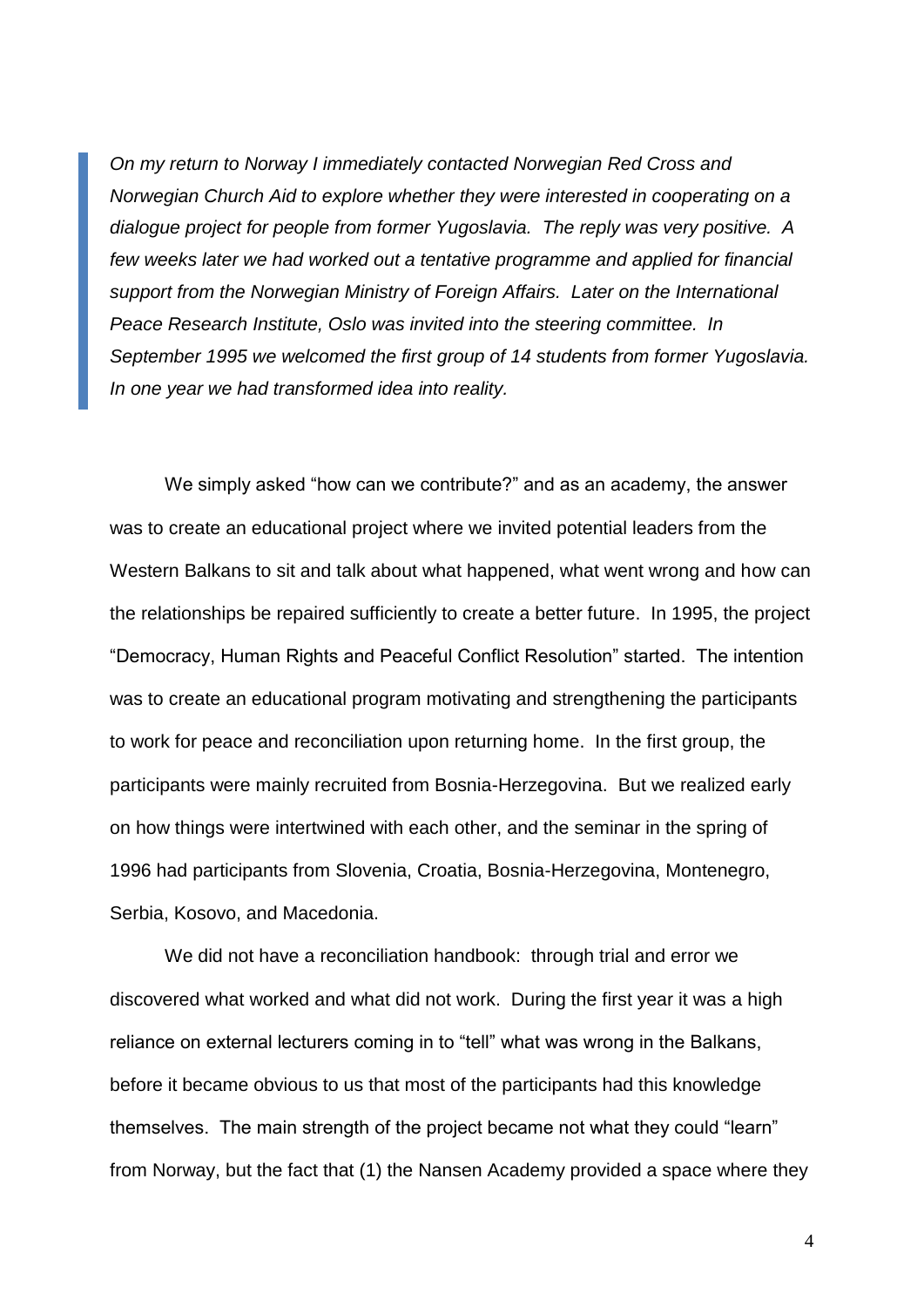could come together and compare notes – simply do dialogue; (2) They could analyse what happened and why in a more neutral space, remote from the conflict area and pressure from family and colleagues: (3) They could interact with participants having other ethnic identities in multiple ways, transforming their perception of the Other to become much more than just the representative of another ethnic group; and (4) Through staying together for three months relationships and friendships developed across ethnic divide. These relationships were later utilized in building up the Nansen Dialogue Network that established dialogue centres in 10 different cities in ex-Yugoslavia (Osijek, Banja Luka, Sarajevo, Mostar, Podgorica, Pristina, Mitrovica, Belgrade, Bujanovac and Skopje.

#### **The need for dialogue<sup>1</sup>**

One consequence of the brutal breakdown of Yugoslavia was an equivalent communication breakdown. Many people growing up in Yugoslavia before 1990 seem to have memories of travels, festivals, conferences, summer holidays and other gatherings in ex-Yugoslavia. In the 1990s, as the violent conflicts escalated, checkpoints and new borders prevented people, in the worst cases, from even travelling across their own town. This brutal irony for people with Yugoslav passports, granting access both to the East and to the West, was a direct consequence of the violent break up of Yugoslavia.

The participants started to come from Zagreb, Banja Luka, Sarajevo, Mostar, Podgorica, Priština, Belgrade, and Skopje. Through sitting together in Lillehammer it was rather easy to discover how nationalistic propaganda operated in all previous republics. $2$  Since the initial seminar lasted for three months, the participants had plenty of time to compare notes. They lived together in a very compact environment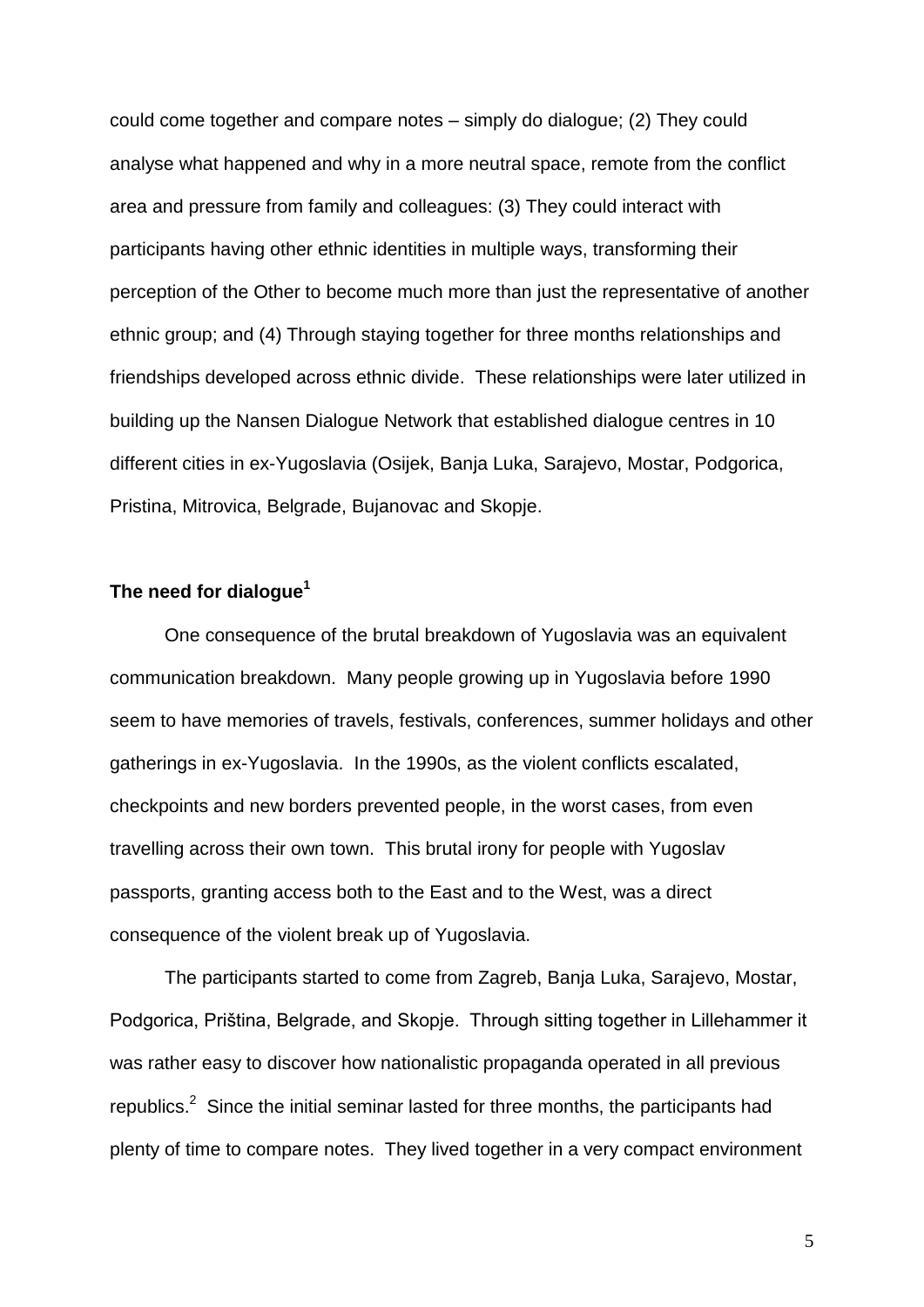with educational facilities, the dining hall and the dormitory within a few square meters. The Academy was located in a rather small and boring town with most of the local people staying in their homes. $3$  There was really nowhere to hide. Through listening to each other, it became obvious how their own nationalistic media had given a one-sided propaganda, and particularly not been informing them of (all) the atrocities committed by their own people against the Others.

Although there were heated debates (yes, debates!) among the participants, it was fairly easy over time to recognize that in order to get the full picture one had to listen to other stories and other explanations. A Belgrade person could not exclude the Zagreb story, not to mention the Sarajevo story. Neither could a Zagreb person exclude the Belgrade story. This does not mean that every republic contributed equally to the breakup of Yugoslavia, it just means that a complete analysis must include different geographical perspectives and historical narratives. At one point, we started to name the seminars in Lillehammer "Expanding Horizons".

I have over the years seldom experienced that the participants changed their fundamental political beliefs or their political goals, but I have often seen that they change their perception of "the other". Their understanding of the world was simply becoming more inclusive. As Dragoslav Djurasković, Kosovo expressed it in an

*Very soon.. I saw that the meaning of this project was completely different …to produce a way of thinking which includes understanding the other side. A way of thinking that is not usual here in this area…and that's the reason why I think that it*  was a very good idea in the very beginning to make this project in Norway in *Lillehammer, far away from the area of conflict. The first step if you want to fight against the others is to dehumanize … the other side. Such seminars establish the/a situation in which we see the other side as human beings.*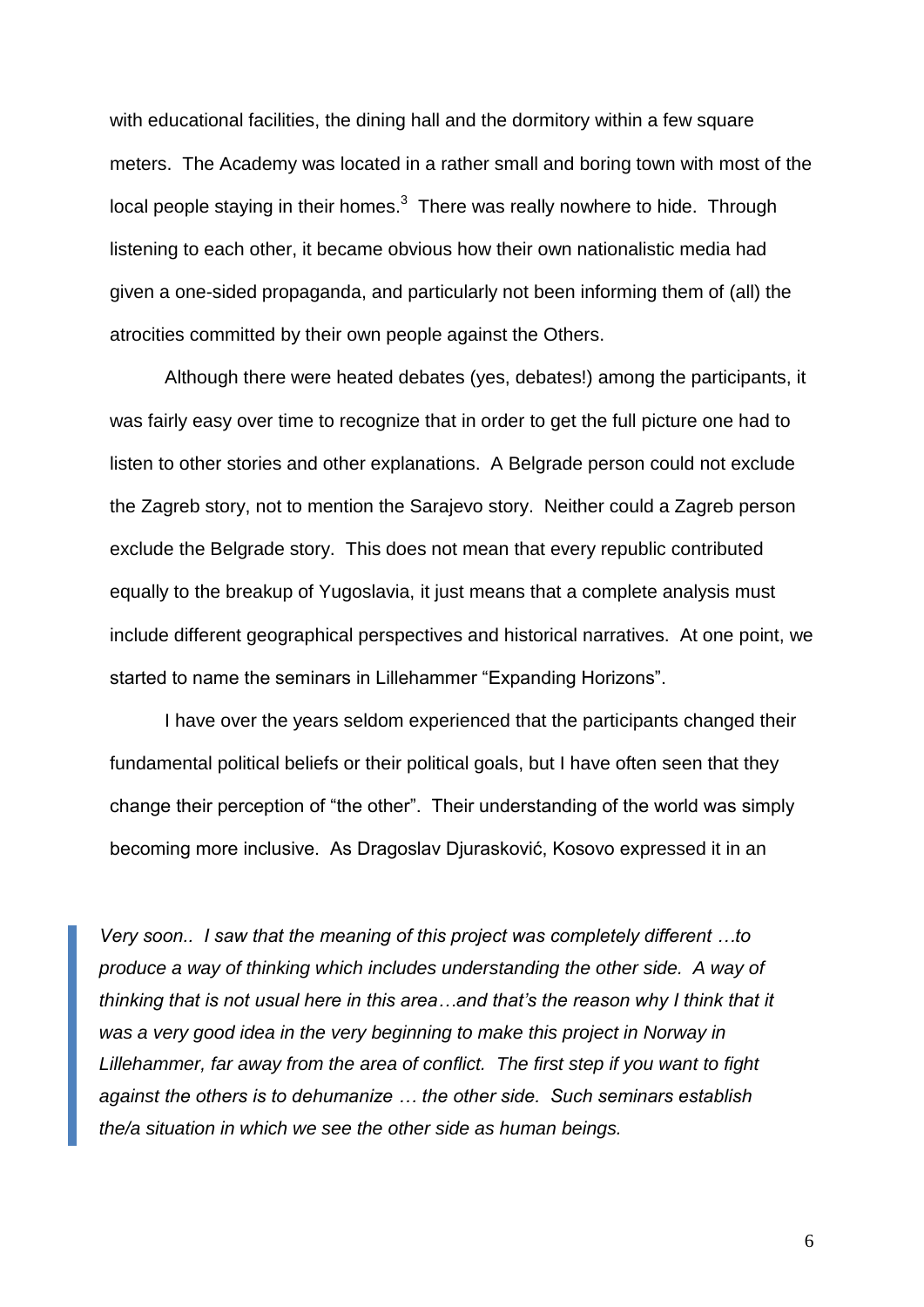interview on Redaksjon 21, NRK in October 1998:

In our invitation to the seminars in Norway we deliberately stressed that these seminars were not negotiations. Although not knowing it at the time, we developed a mode of communication different from debate and negotiations. When consulting the literature at a later time, we saw that our experience is far from unique – rather it fits with how others describe the same processes.<sup>4</sup>

*Dialogue is a process of genuine interaction through which human beings listen to each other deeply enough to be changed by what they learn. Each makes a serious effort to take the others' concerns into her or his own picture, even when disagreement persists. No participant gives up her or his identity, but each recognizes enough of the other's valid human claims that he or she will act* 

#### **The need for analysis**

The dialogue groups themselves were not open-ended, but often focused on the break up of Yugoslavia, and a very specific methodology was used to analyse the causes of the conflict: Dessler's methodology. This is well described by my colleague and partner in most of the dialogue groups between 1996 and 2001, Dan Smith, then director of PRIO, now Secretary General of International Alert.<sup>5</sup> Smith told NRK, "I am not so focused on who is right and who is wrong, but more on how we got here and how we can get out of here."

Smith has described one of the main challenges in these situations to be the relationship between intellect and emotion, "while many of them had a sincere wish for dialogue, mutual understanding and an end to the violence and bloodshed, many also, not surprisingly, had deeply held views and feelings about right and wrong in the wars – on which side justice lay and who had perpetrated the worst crimes." $6$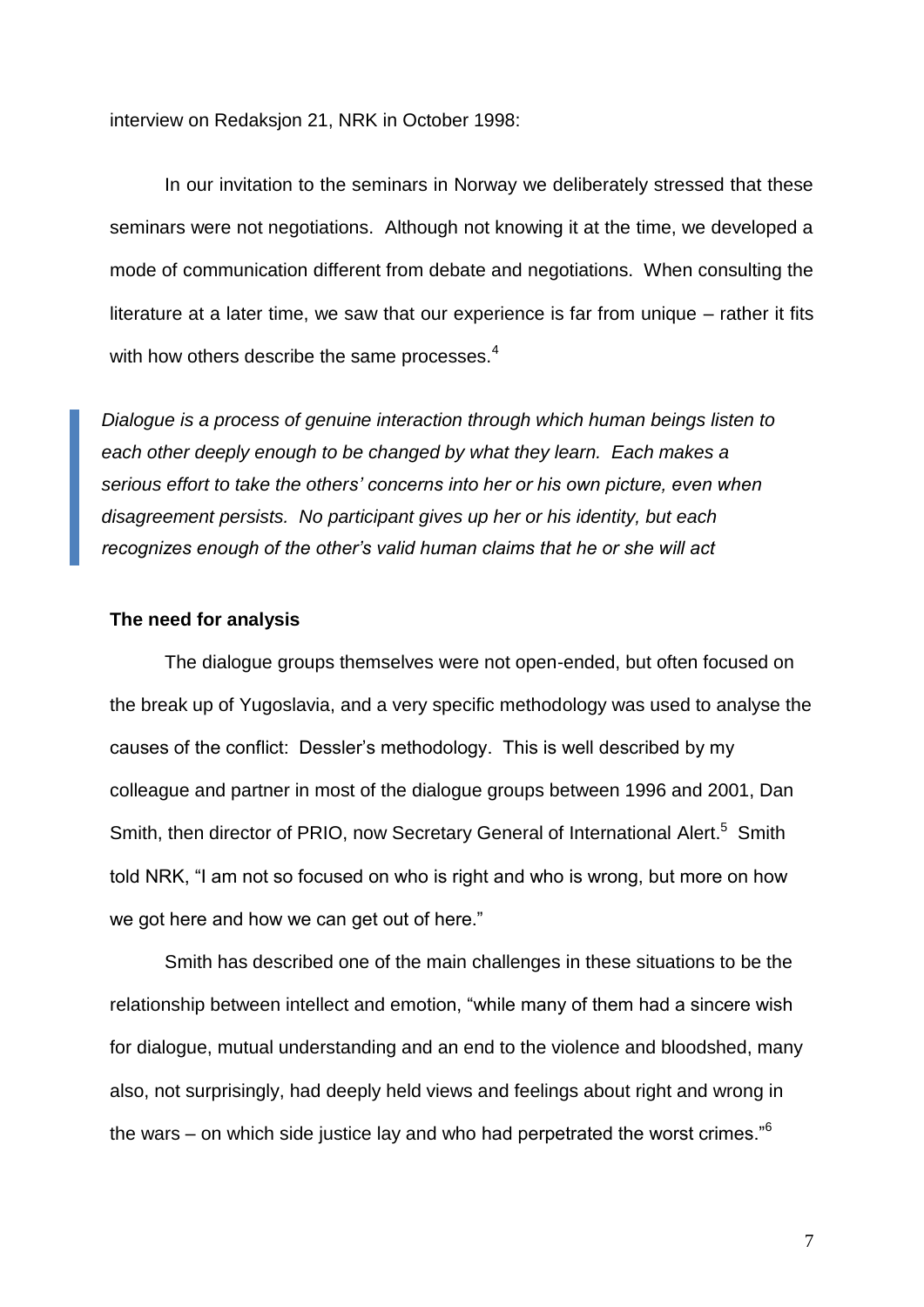Dessler's methodology, or typology as Smith calls it, provided a way of talking about the causes of the break up of Yugoslavia that both sorted the causes and created an analytical distance to the events. Smith used a modified version of Dessler – focusing on background causes, mobilization targets, triggers and catalysts.

Smith himself expressed some surprise that such a neat theoretical model actually could work in a "conflict-group", but that is his main point – it worked. It functioned as a smoke screen between the participants and the narratives they were sharing and events they were discussing. It simply opened the door to talk about **what happened and why, without stirring up the strongest emotions.** The participants experienced first hand that it is possible to talk about the hard stuff.

Smith notes that toward the end of this process the groups had made a fairly sophisticated overview of the different causes – and this overview had a striking similarity from group to group. As if laying the puzzle called "The Break Up of Yugoslavia".

#### **Building Relationships**

The participants could not sit in the classroom all day long. The program developed included an understanding of social, physical and cultural needs. The face-to-face meeting became important also in various social activities. It is important to deal with difficult issues in dialogue. But it can be equally important to know when to take a break and go bowling or swimming. This can help release tension but it also provides new arenas where people get to know each other in new ways. We deliberately used the opportunities Lillehammer provided for skiing, dancing, cultural performances, museum visits or just going out for a beer. Slowly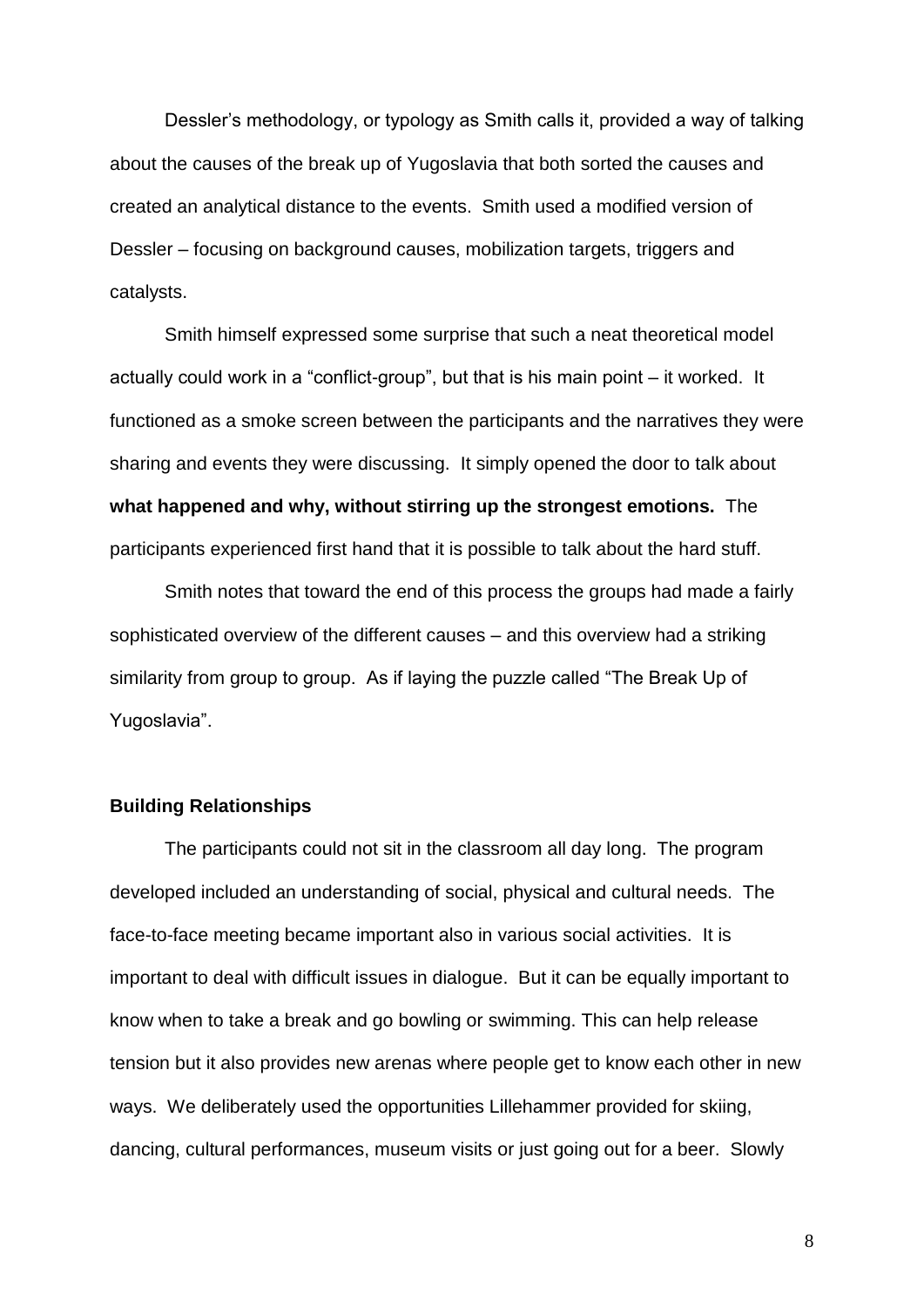the others grew out of being the representatives of other ethnic groups, and showed the human range of multiple identities. Some even fell in love across the ethnic divide.

In a fairly natural way, people would form friendships according to interests in music, sports, culture, outdoors, drinking, and bashing the Norwegian ways. These relationships were brought with them back home, and became a backbone in the soon to be Nansen Dialogue Network. This experience of the importance of building relationships has influenced the work of the Nansen Dialogue over the last ten years in such a dramatic way that we can say we do not work from the political paradigm of power, but from the paradigm of building relationships. Politics is not about getting the access to power, but about securing the equal distribution of resources and opportunities among people who live in relationships marked by mutual respect for each other.

#### **Reflection on Ethnic Identities**

Lillehammer provides plenty of detours into the question of identity. Maihaugen (national museum) and the opening ceremony to the Lillehammer Olympic Games provide plenty of raw material to discuss "Is there a Norwegian identity?" and ethnic identity in general. The distance from home made it easier to understand Fredrik Barth's definition, "ethnicity is the art of producing differences" and new constellations/confrontations developed between the Balkan groups and the "Norwegians". Although many could appreciate aspects of Norwegian life, the visit to Norway also made them appreciate aspects of their own common culture (hospitability, food, family, noise, etc.)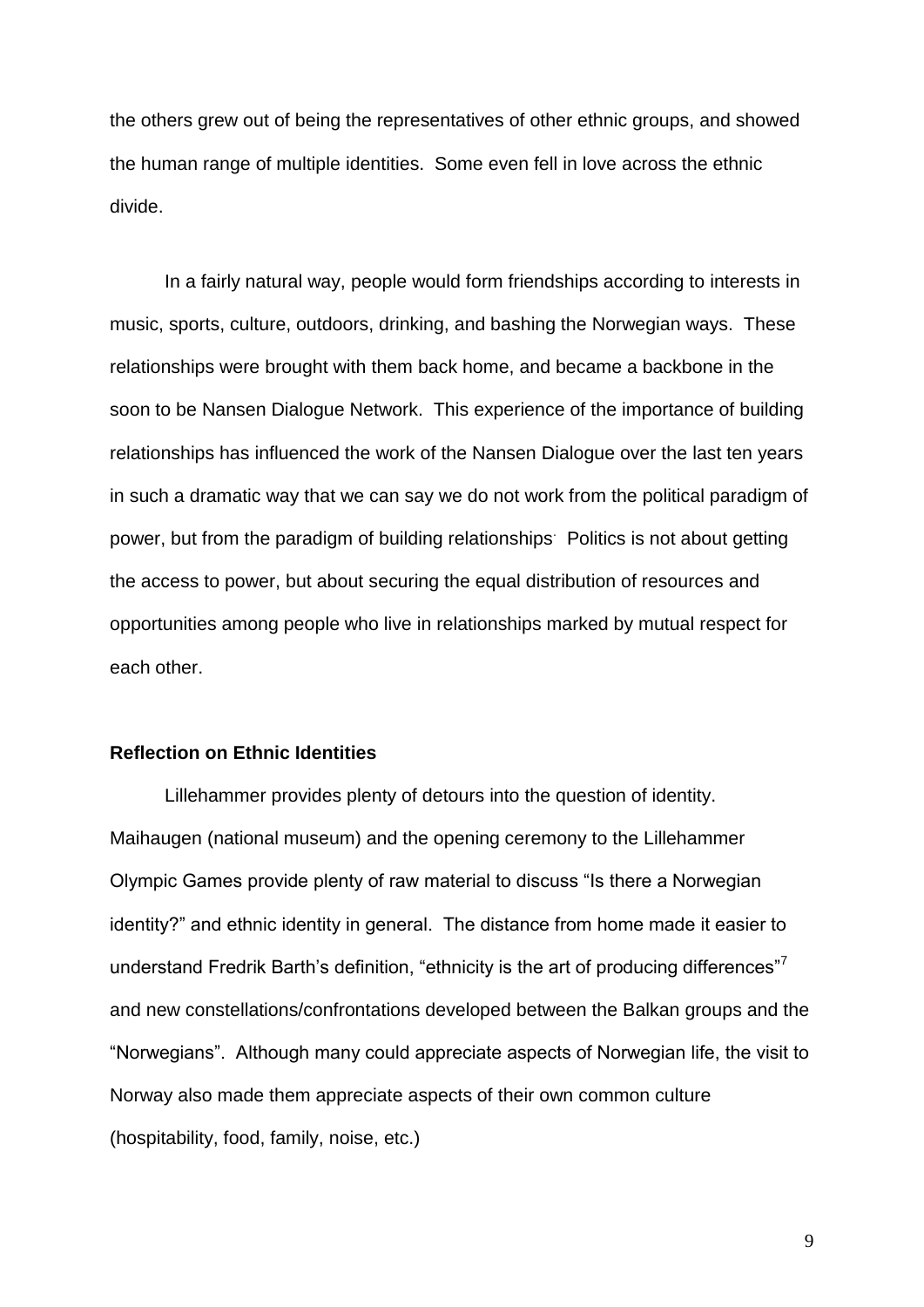The experience of the Other as more than just an ethnic other, was made possible through these varied experiences. By seeing oneself in many mirrors, not only the ethnic, also the understanding of oneself expanded. This does not mean that the ethnic is done away with. People still have an ethnic or national identity, but it becomes much less dominant in one's understanding of the identity of both self and other.

Norway is not seen as an example to follow when it comes to respect for other ethnicities,– but they find the Norwegian debates stimulating (1) Which flag to use on the 17<sup>th</sup> of May (Is it a national holiday or a celebration of the constitution? (2) Can a multiethnic state have a state church? (3) Why do Norwegian schools segregate (in Oslo you find some schools with a remarkably high percentage of non-ethnic Norwegians and others with too high a percentage of ethnic Norwegians? (4) What does it take to become a Norwegian? And (5) What belongs to the state and what belongs to the nation?

Living in a closed community with strong ethnic conflicts, the ethnic identity might seem fixed. But looking at it from afar, the participants in the Nansen Dialogue see how their own identities are going through changes. A man in Sarajevo might have presented himself as a Yugoslav in 1980, then as a Muslim. Ten years later he is first a Muslim and then a Bosnian, Yugoslavia is fading away. Five years later he might be a Bosniak.

In 1981, 1,219,045 declared themselves as Yugoslavs , as opposed to 273,077 ten years earlier. $8$  Today they don't have a state. A Serb in Kosovo has over the last 18 years lived in 4 or 5 different countries (depending on how you look at it) without having changed address and his identity has shifted accordingly from more Yugoslav to a much stronger Kosovo-Serb identity. In general, Croats have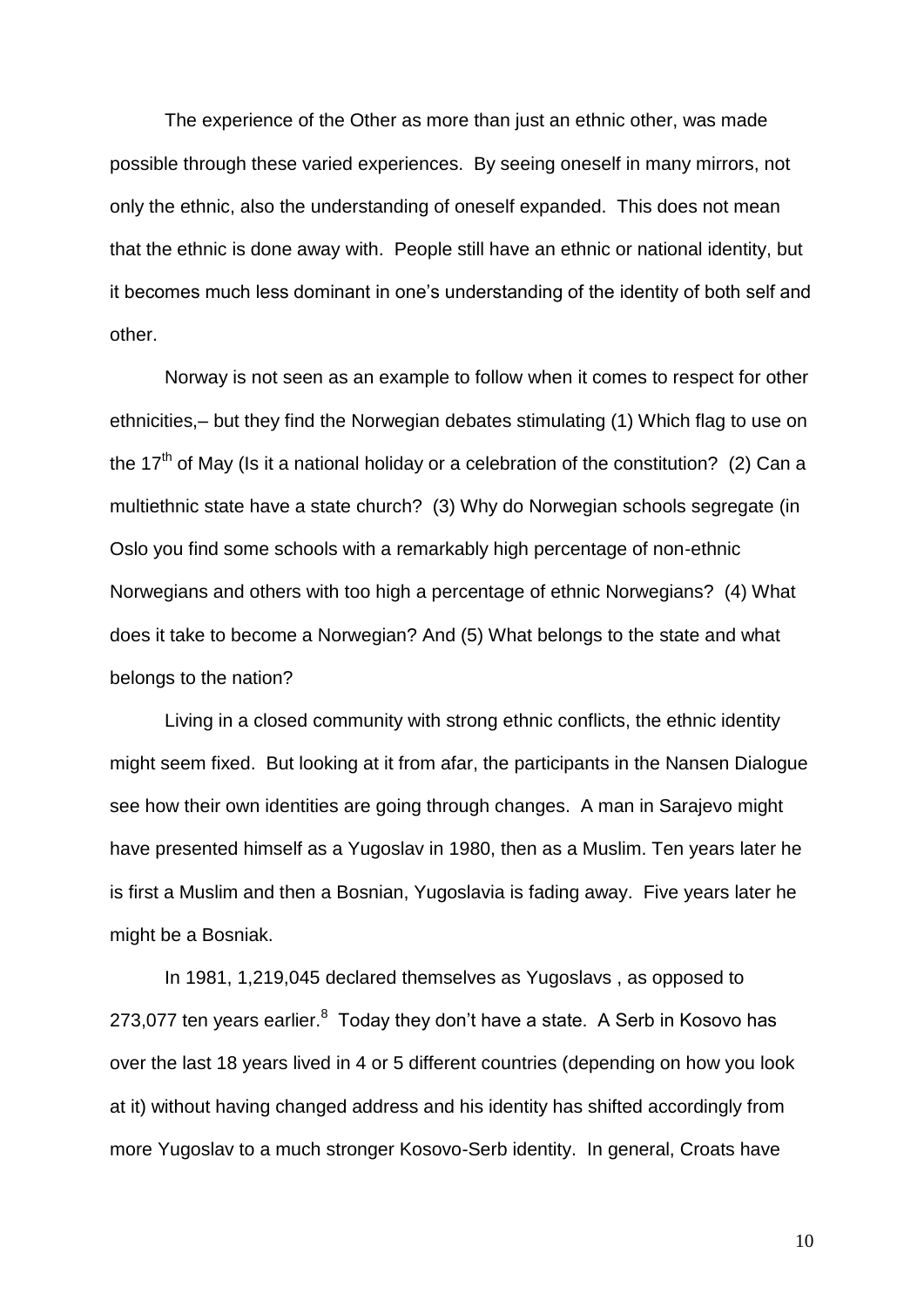become more Catholic and the Serbs more orthodox over the last 20 years. And what about all the people from mixed families? $9\,$  This only to show that ethnic identities are not fixed, not even in ex-Yugoslavia A Nansen coordinator in Sarajevo has written elegantly about this issue and says simply that when foreigners ask him what he is, he refuses to answer the question since it obviously only serves their purpose of putting him in a box where he does not belong.<sup>10</sup>

Cleven accepts that "experiences of the narrative processes and the face to face nature of the dialogue and associated social activities establish ties between people on a new basis," but then asks " do these ties last? How well do they hold up when people return to their home communities? If no one in your home community can relate to your experiences, or they are even hostile to your experience, then one may quickly fall back to previous relationships and patterns of behavior."<sup>11</sup> This became the challenge. How to make the dialogue experience available to more people? How to build up a sustainable Nansen Dialogue Network.

#### **The Herzeg Novi seminars 1997-99**

It became obvious that these dialogue sessions in Lillehammer were rather exclusive. One might expand one's horizons, but it was very difficult to transfer this into action back home. The lack of any kind of network support, and the lack of any arena of action made several of the Serbian and Albanian participants from Priština gather back home as a Lillehammer-group in Kosovo. They initiated the first Herzeg Novi seminar in November 1997.<sup>12</sup> Now it was not three months, it was a three-day seminar. What could one accomplish in such short time? The Lillehammer participants put their own trustworthiness on the line when recruiting their friends and colleagues. The participants travelled 10 hours by bus from Priština to Herzeg Novi.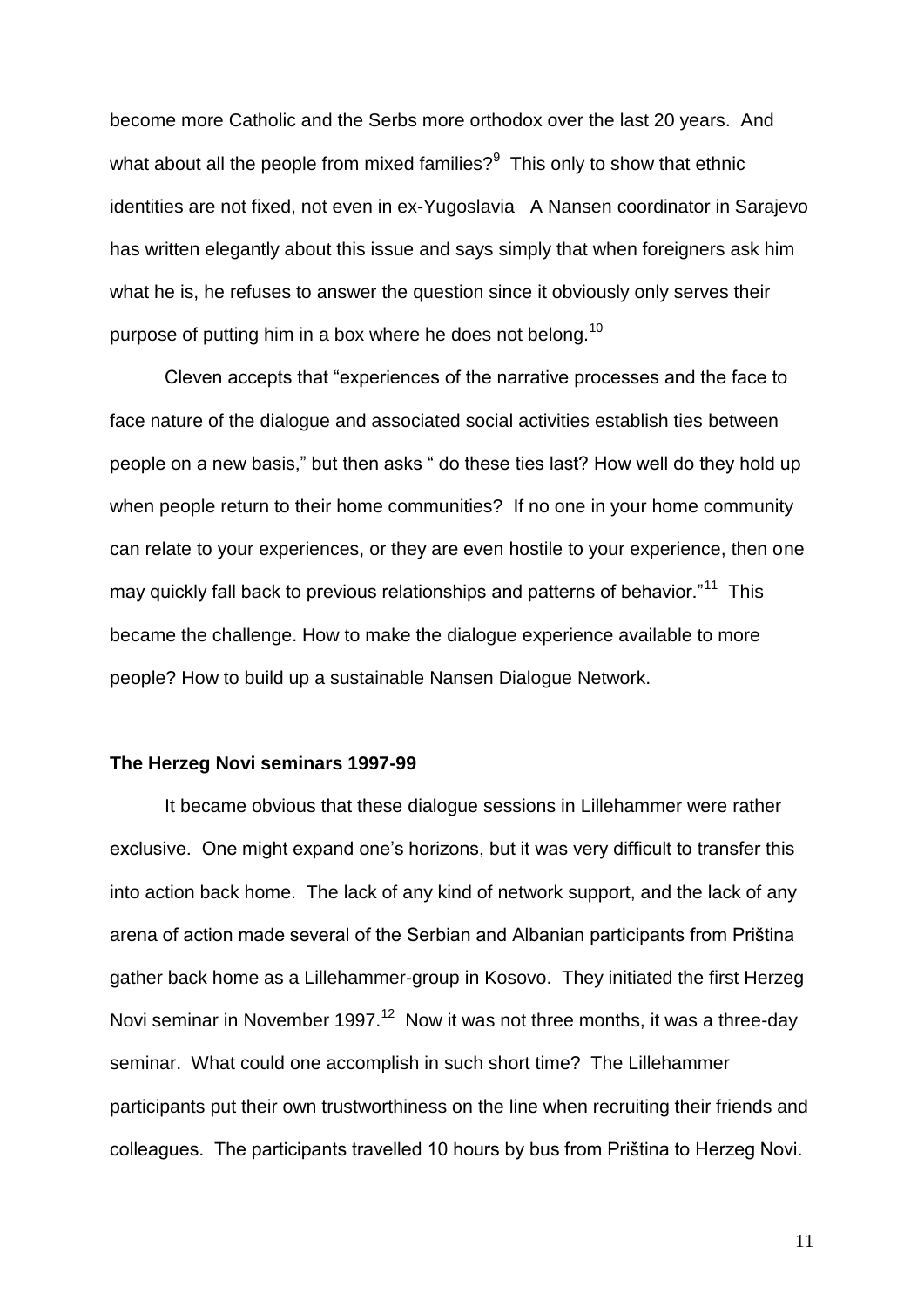Luckily this first seminar succeeded in such a way that it became easier to recruit people to the next seminars. Seven dialogue buses drove out of Priština the next 14 months.

These dialogue seminars took place as the situation on the ground got worse. Many date the start of the war back to November 1997 as the KLA started to control territory in the Drenica valley. The attacks on Prekaz village were early March 1998, culminating in the killing of 58 people on 5 March. During the summer of 1998, there were hard attacks from the Serb army and police on what they defined as KLA villages. We saw the increased number of displaced Albanians (around 250,000) and the complete destruction of hundreds of Albanian villages, particularly along the buffer zone along the Albanian border. There was a constant, but still slightly unreal, threat of bombing. Although there was dramatic destruction of property, there was no massive killing at this time.<sup>13</sup> Several of the participants expressed fear and had direct contact with war-like conditions, although Priština itself was not a war zone at this time.

In retrospect, it is fair to say that both Dan Smith and I had used the Lillehammer seminars as a training ground for our own facilitation. This had given us a solid local knowledge and a certain trust that it would work. Smith had seen this struggle between intellect and emotions in every seminar since 1995. As "these thoughts and emotions were intensified for many of the participants…by things they had seen, by what had happened to friends or family, by the experience of being forced to leave their homes…how could they be expected to sustain a dialogue with others on different sides of the conflict, with different views, who had also lived through the nightmares?"<sup>14</sup>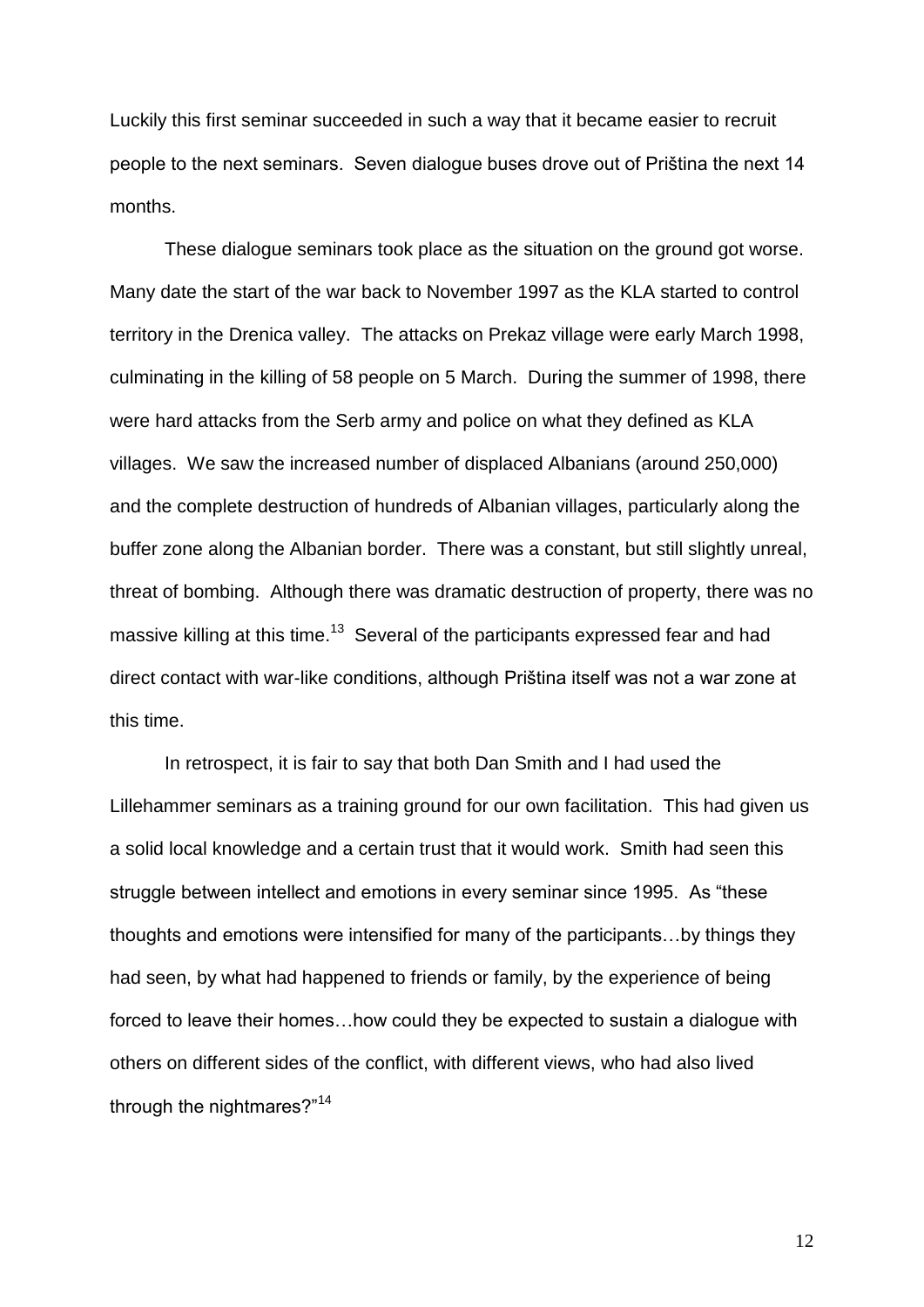Based on the Lillehammer experience a certain method was developing: dialogue (sharing how the conflict affected their lives), analysis of the situation (applying Dessler's methodology to the Kosovo crisis), relationship-building (dinner, dancing, boat trips, music) and discussions of ethnic identity informed and made up the content of these shorter seminars. The organizers and the facilitators believed it would work, and it did. Although during the first seminar both groups believed they had been fooled into a propaganda trap.

We would never have been able to start these seminars in Kosovo without the small Lillehammer group that had gone through certain processes themselves, which had sensitized them toward inter-ethnic thinking. They realized the need for improved communication. They put their own integrity on the line when recruiting the participants to the first seminar. By doing this they found a way to sustain their own Lillehammer experience in the midst of living in a country approaching a brutal war.

At this point, it was very unlikely that local Serbs and local Albanians would have initiated such seminars . They lived in a divided world, where even communication with each other was a suspicious activity. The parallel systems had developed over time in Kosovo, and created a deep divide, not only in institutional and social life, but also in their perceptions of reality. Given this starting point, the difficulties with even recruiting participants must be appreciated. Why should anyone spend a whole weekend with the "Other" that has destroyed one's possibilities to live a good life? Well, a good answer is "To make the Other aware of exactly that."

In this period (1997—1999), it was obviously the Serbs who felt strongest, although they felt under extreme pressure both from the Albanian and from the international community. Nevertheless, it was easier to recruit Serbs to the seminars. One might also argue that they had the most to gain if the problems could be solved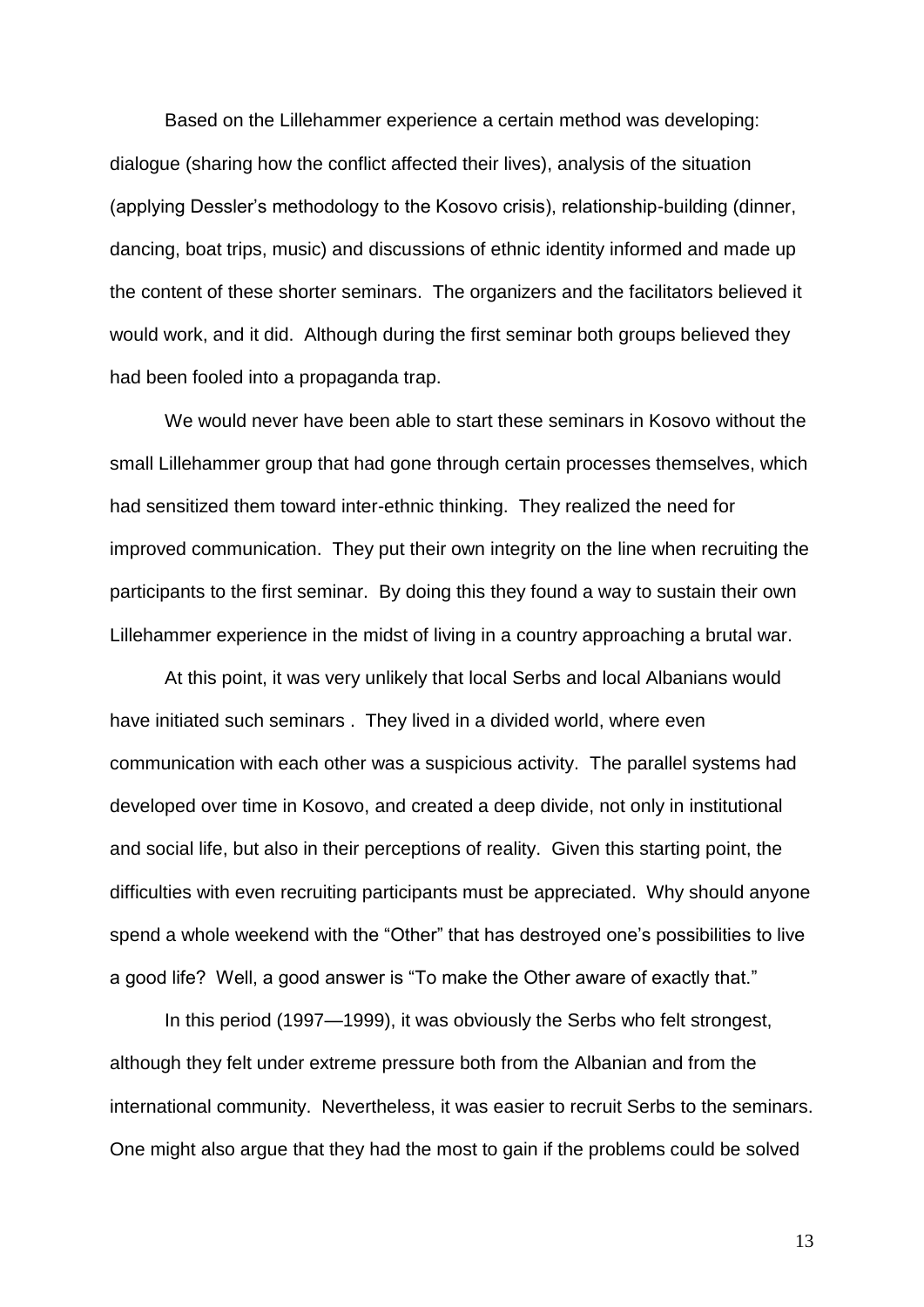through dialogue. On the other hand, it was obvious that the participating Serbs heard stories they had never heard before; so the Albanians had an obvious gain from at least being listened to. At this time, it was Albanians who would cancel out in the last moment.

The last Herzeg Novi seminar before the war was organized in the middle of March 1999. This seminar was filmed and shown on Brennpunkt, NRK on 20 April 1999.<sup>15</sup> In the beginning of March 1999, a few hundred people had participated in Nansen activities in Pristina. We were rather optimistic. Most of the participants claimed that this had been the first time ever that they had sat down with the other side for three days to discuss the situation. Many added that they had never even sat down for three hours for *any* purpose. An illustration of the optimism was the renting of a dialogue space where we paid 36 000 DM on 1 March 1999, one year advance. The office closed three weeks later and that one was never reopened.

#### **Restarting the seminars after the 1999-war**.

It was hard to restart the dialogue after the war in 1999, and it took about a year before the people who organized the seminars in 1997—99 actually met in Ohrid, Macedonia, in May 2000. The first gathering of Serbs and Albanians in which I participated was on the roof of the OSCE building in Mitrovica South in October that year. But sooner than expected we, could restart the "traditional" dialogue seminars with participants from Mitrovica. The focus had shifted from Priština to Mitrovica, since Priština to a large extent had experienced reversed ethnic cleansing (during 1999—2000).

A series of Mitrovica seminars were organized near Lake Ohrid in Macedonia, in the mountains in Bulgaria, and along the Adriatic coast in Montenegro. Altogether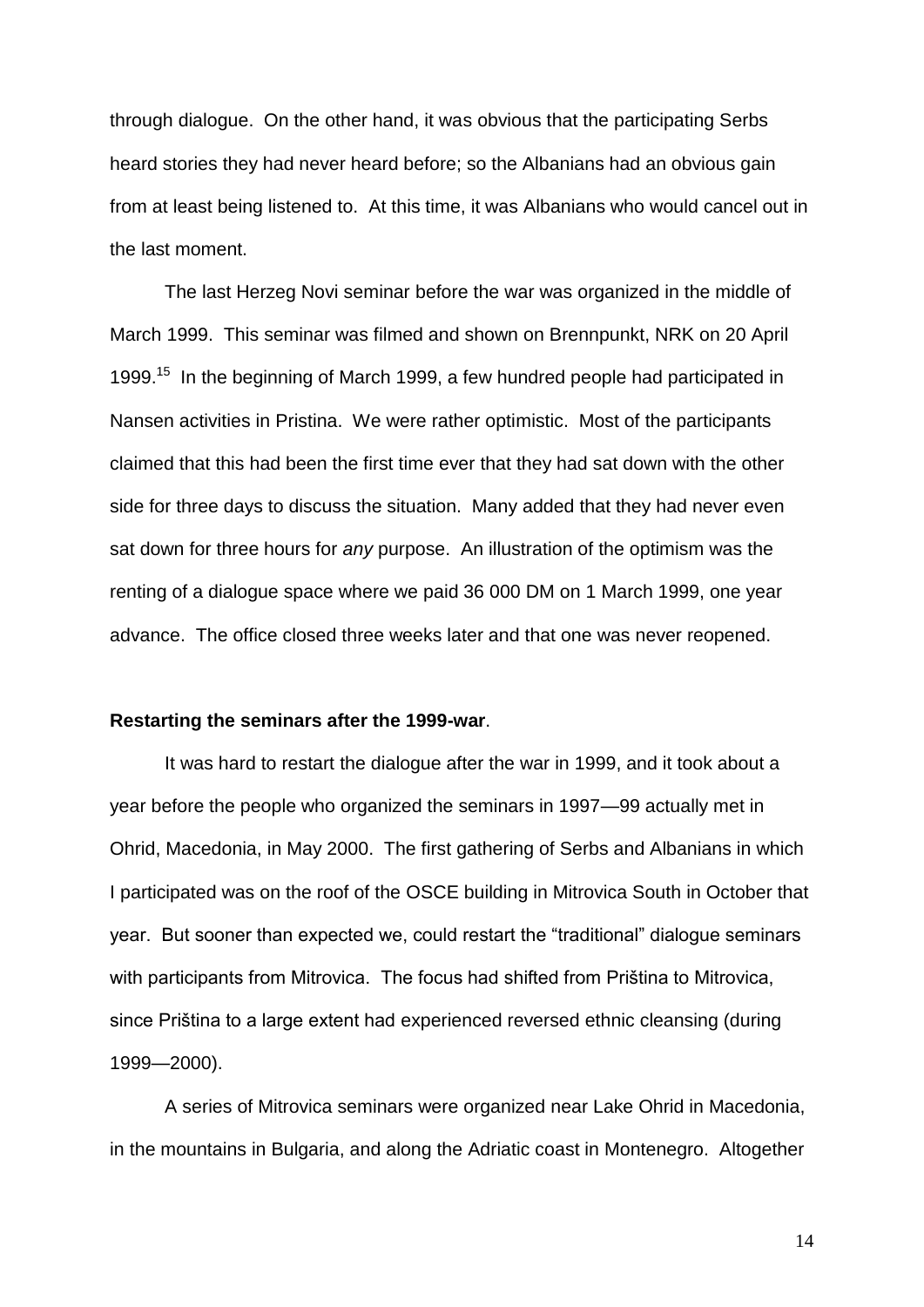around 200 participated. These seminars were less focused on the break-up of Yugoslavia and more focused on the Serbian/Albanian conflict. They often followed the pattern of sharing how the war had affected their personal lives. Several of the participants had tragic stories to tell about lost family members, burned down houses, destroyed villages, lost opportunities. The need to talk was obvious, at times one could notice how two set of tables (often ten on each side) moved closer toward each other during the day, as a sign of the engagement of the speakers. In one seminar for journalists, two of the participants recognized that they had been in the same battle in April 1999, trying to kill each other. Over coffee three years later they were glad they had not done so.

In the beginning, the participants would take separate buses out of Kosovo, but join in the same bus across the border. The fear of not being a good Serb or not being a good Albanian was very strong. This also put pressure on the organizers.<sup>16</sup> One method was particularly developed during the Mitrovica seminars. The two parties were invited to ask each other questions on the condition that they spent plenty of time preparing the questions as well as preparing the answers. These questions would often be very specific – how do you feel about what happened on a specific day? Do you feel guilty? Do you feel any responsibility? There was a stronger need on both sides to hear which actions the others acknowledged happened, and took responsibility and accepted the guilt for.

Mitrovica was not a completely divided city before the war in 1999; nor did it divide as a direct consequence of the war. It was a series of clashes and incidents that followed throughout 1999 and into 2000 that finally divided the city. Although the citizens had spent only a few years apart, the curiosity about everyday life on the other side was high. How much is the coffee? How many hours of electricity do you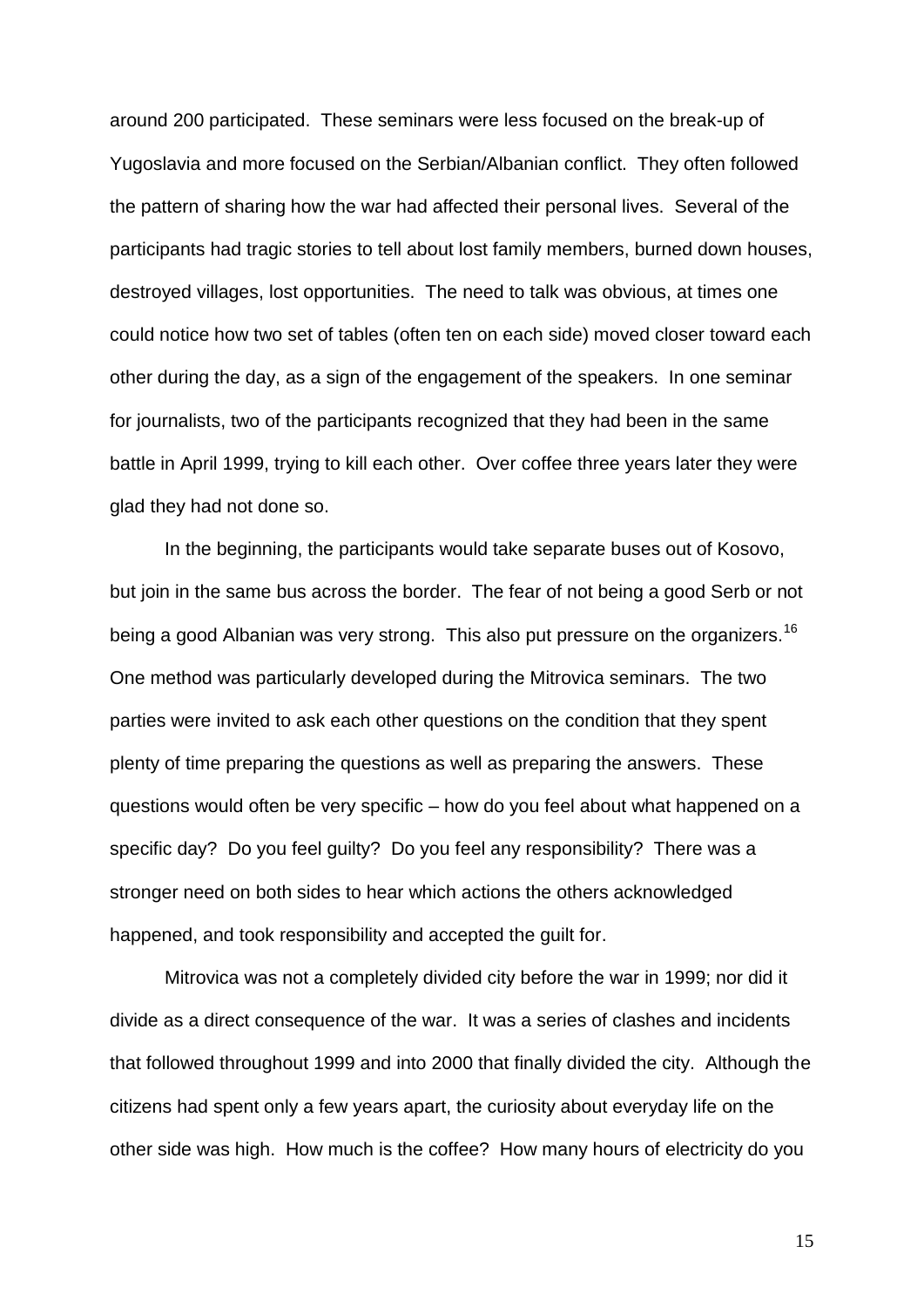have? How much water? Internet-access? – I got the feeling that both sides felt the other had gotten the better deal. Much of this was corrected in direct conversations and there was also a sense of more balance in the room, compared to the prebombing seminars, where the Albanians dominated the verbal attacks.

While using the method of asking each other questions, a Serb leader from Mitrovica North asked "Why did you not help us last winter when the electricity was cut off in our villages?" This was a rhetorical question asking for the admission of "we didn't help you because we wanted you to move". Soft ethnic cleansing. The surprising answer was that electricity was cut off in Albanian villages too. The Serbs had been convinced that the cut-off had been ethnically motivated. In further conversation with each other they discover that an Irish company cut off electricity to everyone who did not pay for the services.

One could argue that now it was the Albanians who would gain the most from showing inter-ethnic tolerance and from participating in these seminars, but also Serbs would gain through informing Albanians under which conditions Serbs in enclaves were living. But without doubt the Albanian side was easier to mobilize for participation, and if someone cancelled in the last minute, it would now be a Serb

In the years 1996—99, I seldom heard any references to the historic period before World War Two. After the war in 1999, I seldom heard references to the period before 1999,. This to modify the general opinion that Balkan people are just too full of history. The focus on the part of the Albanians was on the spring of 1999 and then history ended, and often for the Serbs, it sounded to me as if they thought history started on 10 June 1999.<sup>17</sup>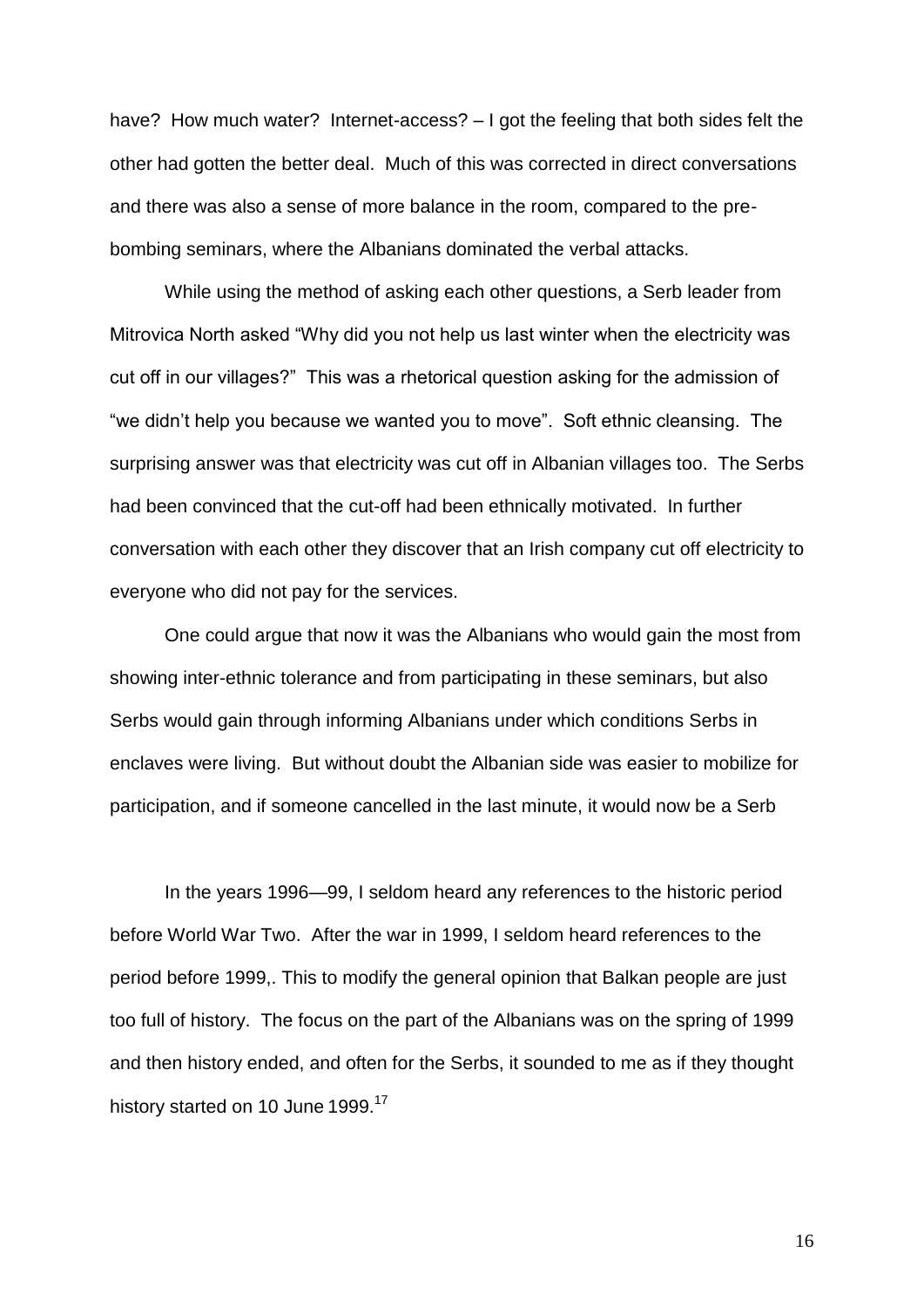Pre-March 99, Albanians were attacking, and Serbs trying to justify the existing system. Post-99, the Serbs were attacking and the Albanians were defending the changes. A question often asked by Albanians to Serbs was "Why do you not accept the new realities of Kosovo?" The Serbs claimed these realities were forced upon them, and compared their rejection of the current system with the Albanian rejection of the Serbian state pre-1999. A certain pendulum swing had taken place, although the Albanians would not accept the comparison. "Nothing will be worse than under Milošević."

I felt that the need from the participants to express themselves had increased, and more than before it became obvious that no energizers, icebreakers or simulations were necessary. The conflict itself immediately opened all doors. Often people tell me that I must have a difficult job. I am not so sure. Participants from Kosovo have nothing to lose. Dialogue around a conflict at any given Norwegian work place might be more difficult, since most of the actors try to keep their face and positions, and feel they have too much to loose The conflict in Kosovo was by now an open bloody wound. Dialogue is not so difficult as people think, when the parties agree that they have a conflict.

These Mitrovica seminars slowly gained more and more respect and would draw participants with defined local power. They culminated in January 2006 when 25 Serbian and Albanian leaders from Mitrovica were gathered in Lillehammer and I received a telephone from UNMIK: "Where is everybody?" The dialogue meeting had been planned for two weeks, with the first week focusing on building relations. As the first week came to an end, the sad news that Ibrahim Rugova had died reached us, and as some of the politicians had to go home for the funeral, the rest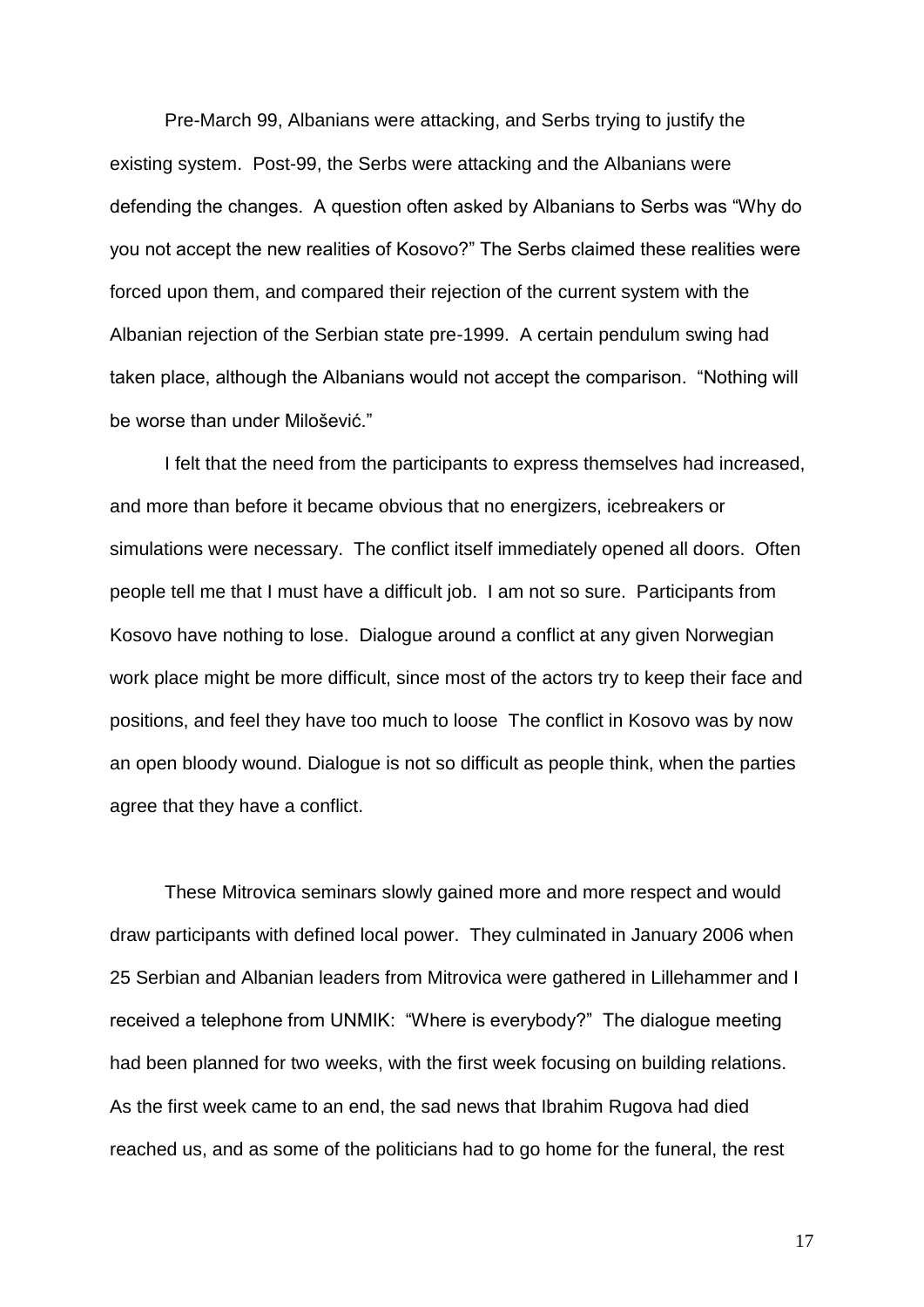found it improper to continue dialogue with the Serbs as their people were in mourning.

No operative goals were developed during these seminars, but there are Nansen alumni in Mitrovica who can be mobilized if the situation on the ground changes. The current situation is so locked that no official dialogue seminar can be organized without risks for some of the participants. To work in a political climate full of far more powerful events than dialogue seminars requires patience and generational thinking (change does not happen overnight, but maybe over a generation) becomes necessary. Probably the most important effect of Nansen Dialogue is that a symbol of integration, openness, tolerance, non-violent communication and a more inclusive way of thinking has been present and coexisted with nationalistic propaganda and the building of hatred on both sides in some of the most war torn areas of Europe since World War Two.

#### **Parallel Stories**

Many observers of ex-Yugoslavia have discovered, as Laura Silber and Allan Little describe it: "To work in former Yugoslavia is to enter a world of parallel truths. Where ever you go, you encounter the same resolute conviction that everything that had befallen the region is always someone else's fault, except one's own side….Each nation has embraced a separate orthodoxy in which it is uniquely the victim and never the perpetrator."<sup>18</sup> Ramet says it even more simply, describing Serbs and Albanians "Two ethnic communities with distinct languages and religious traditions lay claims to the same historical territory with competing historical arguments as evidence."<sup>19</sup>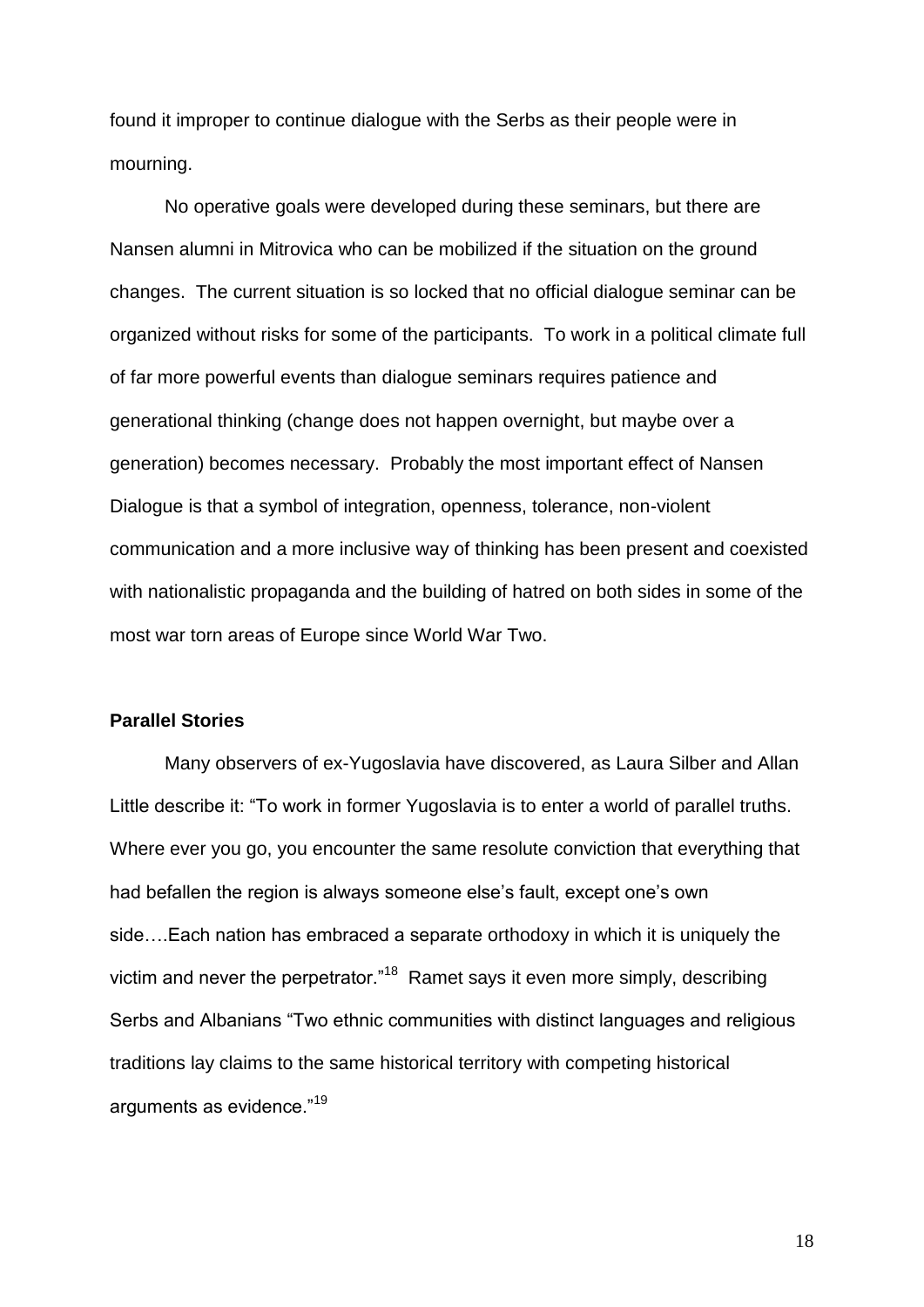Julie Mertus' book *Kosovo: how myths and truths started a war* explores in depth how Serbs and Albanians have had different views about major events such as the Albanian demonstrations in 1981, the Martinović case (1986), the Paračin massacre and the alleged poisoning of school children. Helena Zdravković, in her paper "Historical Victimage of Kosovo Serbs and Albanians" examines how and why victimage, identity and nationalism "are produced through everyday discursive practices of Serbs and Albanians in Kosovo."<sup>20</sup>

Based on the seminars described above the Albanian position could be summarized as follows:

#### **Mertus describes well our starting point:**

*Serbs and Albanians structure their lives around Truths that are closely linked to their identity but that may have nothing (or everything) to do with factual truth or lies. In this context, the opposite of Truth is not necessarily a lie; it is a competing Truth linked to an alternative self-image. The problem, I realized, is that local political leaders were manipulating particularly malignant strains of national Truths, aided by inaccurate and distorted media reports and deteriorating economic and social conditions.*

- The Albanians were oppressed in Yugoslavia particularly from 1945 to 1974 and from 1989 to 1999, when the police/state administration was dominated by Serbs;
- Albanians have wanted independence for Kosovo since 1991, and did not recognise the institutions of the Federal Republic of Yugoslavia;
- NATO's bombing was a necessary humanitarian intervention to prevent a well planned ethnic cleansing of Albanians;
- Revenge against Serbs must be understood on the backdrop of Albanian suffering during the war;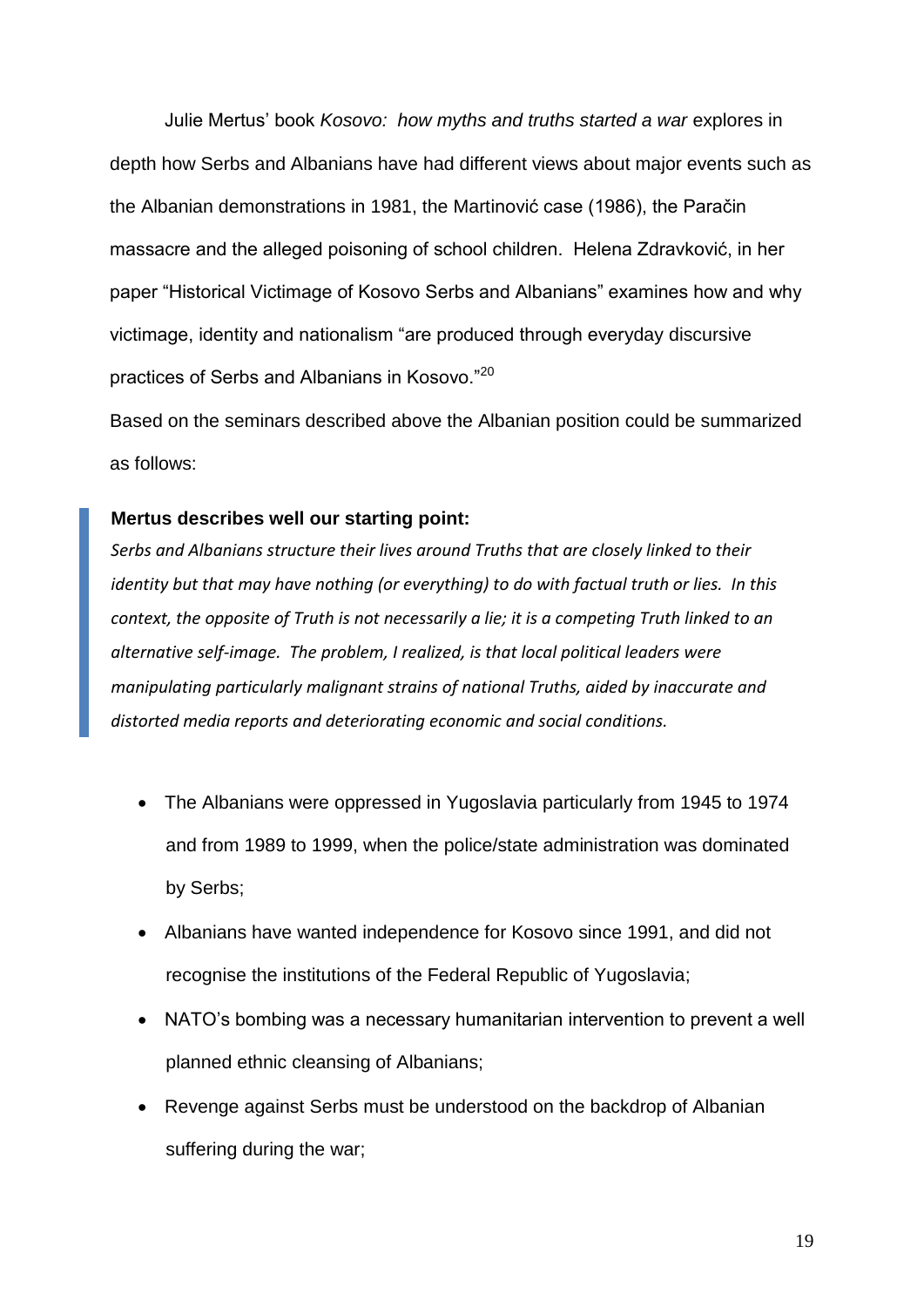- The international community has not followed up properly independence will make it possible to develop a more stabile and economically viable state;
- Continued constitutional attachment to Serbia is not an option.

The Serbian position can be summarized as follows:

- Kosovo is an important part of Serbia and the centre of Serbian cultural and religious heritage;
- The Serbs are surrounded by the Albanian majority, and are the most vulnerable group in Kosovo (particularly from 1974 to 1989 and from 1999 to 2008);
- NATO's bombing in 1999 was founded on Western geo-strategic interests;
- NATO simultaneously supported an Albanian war of independence and Albanian nationalism;
- Assaults against Serbs after NATO took over proves that the international community has no interest in protecting Serb civilians, and that Albanians want an ethnically cleansed Kosovo;
- Serbs will not recognise Kosovo's political institutions, but insist on belonging to Serbia;
- An independent, Albanian dominated Kosovo is not an option.

#### **Dialogue and Truth**

So are these positions of equal value, deserving equal respect or can one through academic discourse move closer to a common joint understanding? This is an area often misunderstood by the critics of dialogue: That dialogue workers don't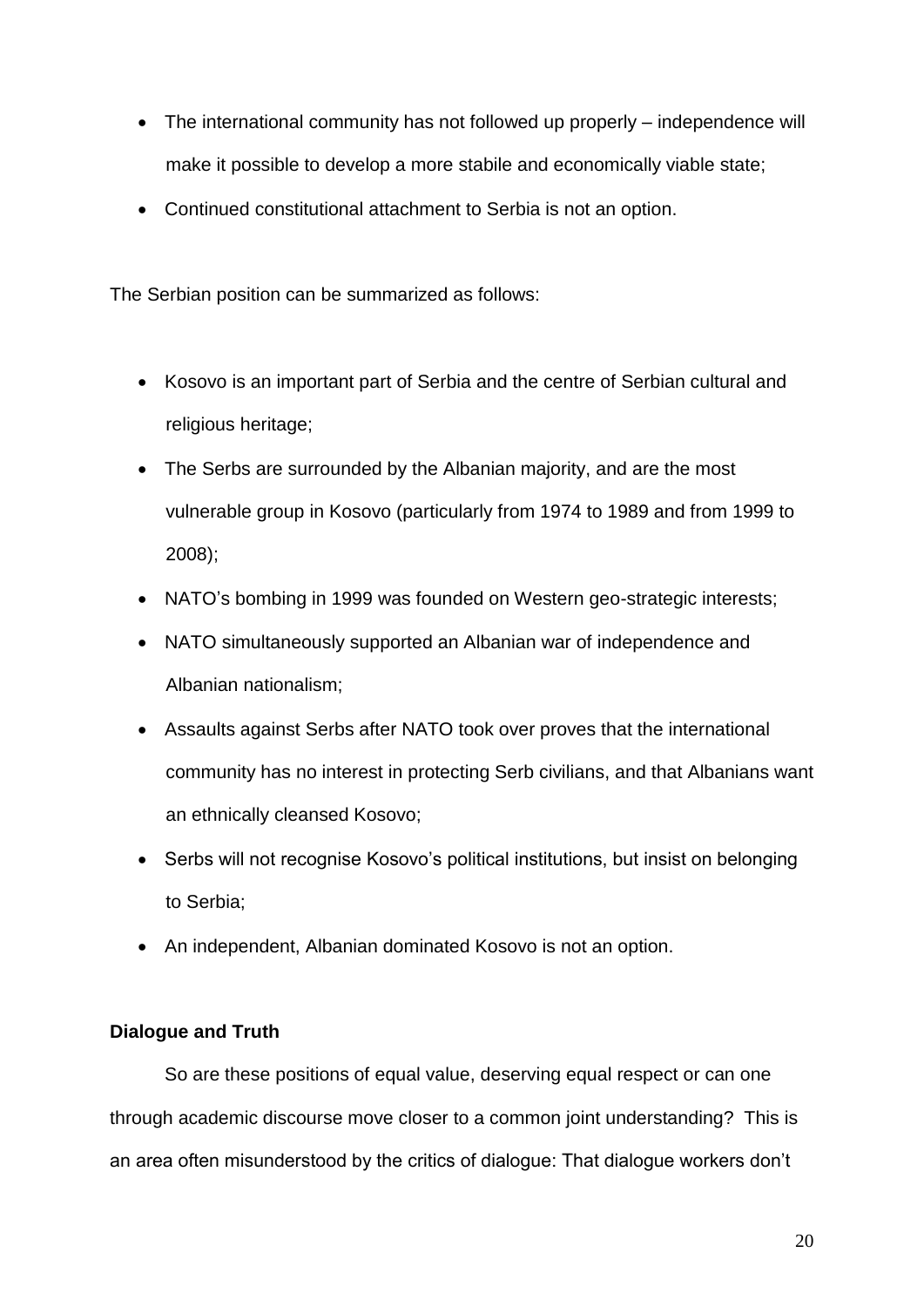care about the real truth as long as they can stimulate the conversation between the parties in conflict. An academic discourse requires a willingness on both sides to participate. Such willingness does not exist in Kosovo. Dialogue is not an alternative to academic discourse, but it is a place to start when the communication has broken down. Academic discourse is based on a mutual respect for each other's arguments – a precondition which doesn't exist in Kosovo at this time.

When you invite people to a dialogue seminar, you are not inviting them to the International Court in The Hague. Some of the participants might just come out of a period of boycotting all communication with members of the other nation.<sup>21</sup> Typically, the participants want the dialogue worker to be a judge, to confirm their own perceptions of reality. To do so would be a beginner's fault on the part of the dialogue facilitator if the goal is to stimulate the dialogue. This deserves some careful reflections.

A dialogue seminar is very much about making one's own life visible and understood by the others, and vice versa. The Serb and Albanian historical narratives are so exclusive, that it often comes as a surprise to Serbs that Albanians feel they have an equally strong claim to Kosovo as the Serbs have themselves. And there are Albanians who perceive Serbs as occupiers who deserve to be sent back to Serbia. When this is the starting point "allowing competing Truths to float through the air in the same space, unjudged and unquestioned, can be a revolutionary act." $^{22}$ 

To misinterpret this as meaning there is no real truth ignores the fact that it takes some talk to start talking. Dialogue is not only about the physical act of talking and listening, it is about minds opening up. It takes time for the minds to warm up, to become receptive toward other "competing truths". To invite opposing parties into a dialogue room is different from inviting them to a negotiation table. The dialogue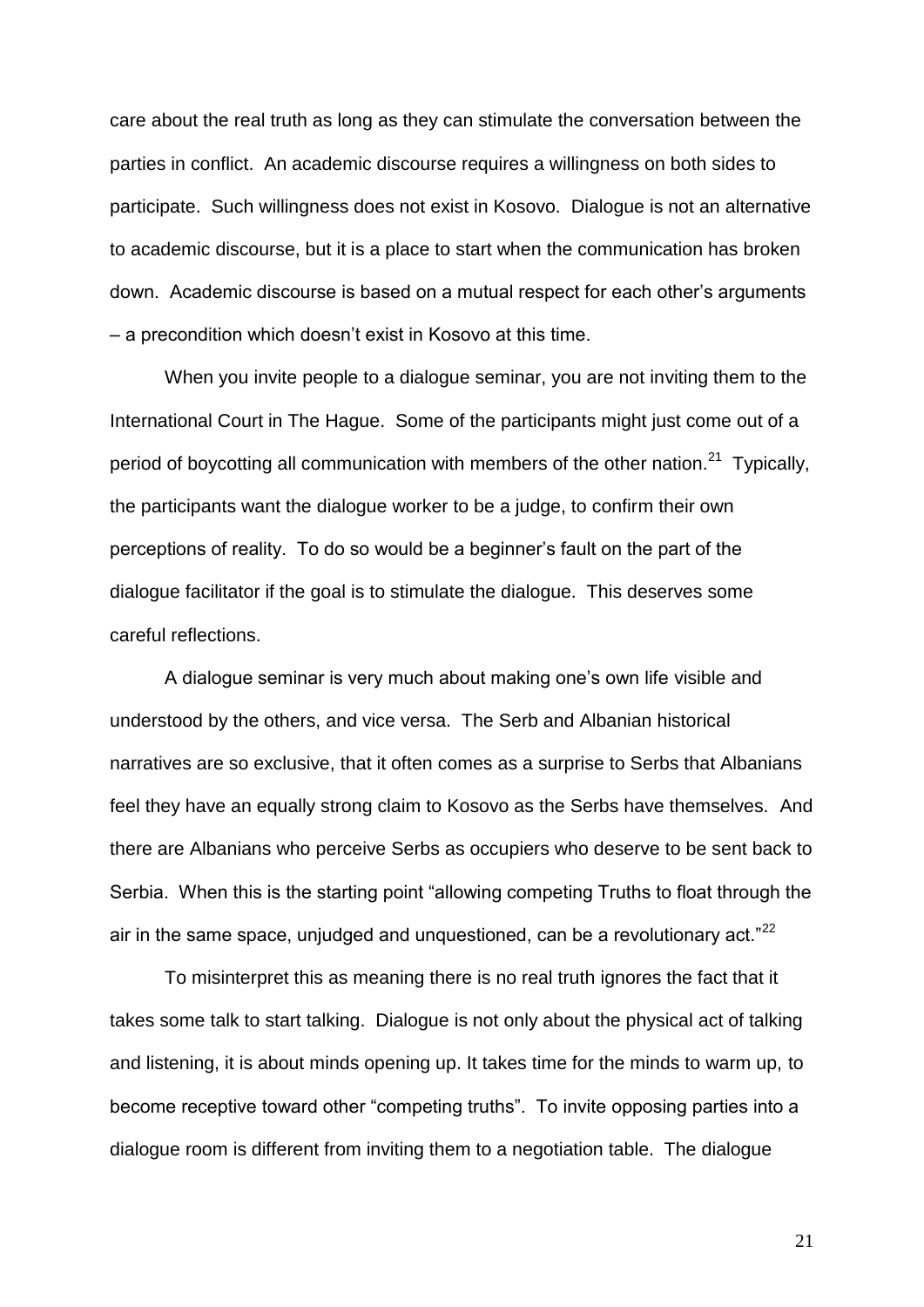facilitator must be able to make both sides feel safe enough to start telling their stories. If the participants starts to feel that the facilitator clearly support certain Truths, then that will interfere with the dialogue process itself and cause the one side to withdraw.

Certain dialogue facilitators believe that the participants should accept certain Truths before the dialogue process starts. An example is School for Peace in Israel, which wants the Israeli participants to accept that Palestine is an occupied territory. "But what about those who do not believe that?" I asked. "They would not come anyway" was the answer. Nansen Dialogue wants to include those who "would not come anyway". To do dialogue only between the already converted is almost a futile exercise.

Sharing Truths in a dialogue space might not be that different from discussing the same issues, but *in a negotiation* people position themselves and become more defensive – and *it is harder to see any movement in the positions*. 23 When a mind is opening up, people may discover that there is not only one Truth, our Truth which is denied by the Other. The Other actually believes in another Truth. Like the Serb that expressed "You **really** believe we poisoned you, now I understand why you hate us."

I have experienced that such a process can lead to a direct interest in finding the "real" truth, and the joint, committed search for the real truth can often be revealing for one or both of the sides, like the Serb and Albanian who wanted to find out what had really happened in Raçak. The challenge for a dialogue facilitator is to create a space where minds start to unfold, that means they start to open up – and some listen for the first time to alternative explanations to those communicated to them by their own families, teachers, journalists and politicians.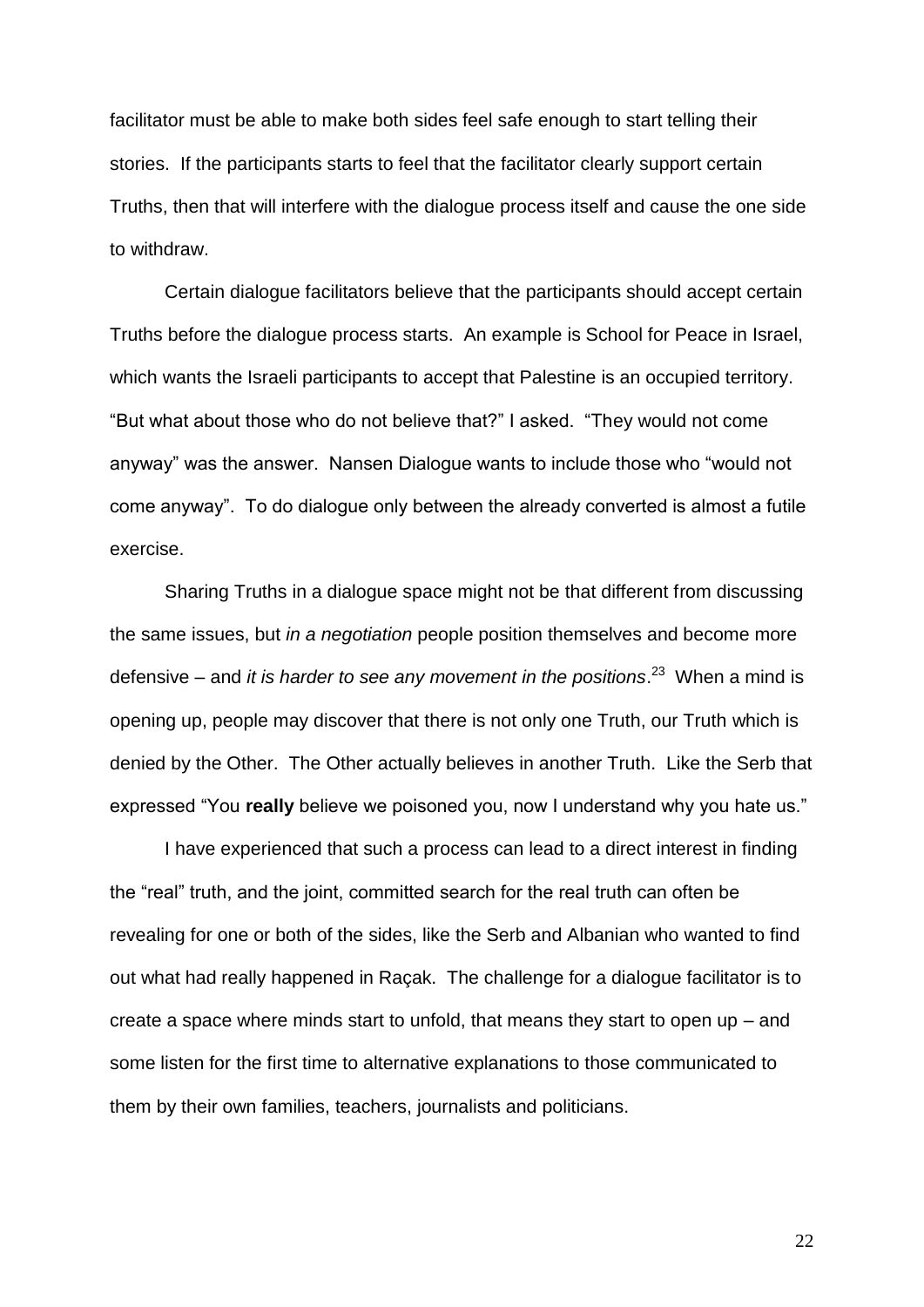An illustrative example that not even "forensic" truth (i.e., the number of dead) is easily given is the research done by Mirsad Tocaka in Bosnia-Herzegovina. It was for a long time assumed that 200,000 people were killed during the war between 1992—95. It was repeated so often that it became a factoid, but nobody really knew who had figured this out– it was just assumed. The research done, culminated in a report reducing the number to around  $100.000^{24}$ 

This is, based on my experience, the most important argument for dialogue. It is possible to develop an exclusive narrative if there is no interaction with the other. We tend to believe that people know, that people are aware of alternative explanatory frameworks, they just deny their validity  $-$  my experience is the opposite. The Serbian narrative excludes the Albanian, the Albanian narrative excludes the Serbian. Only through meetings, exposure to the Other, are these limited frameworks challenged. Neither side can assume that the parents, teachers, journalists, politicians and religious leaders give proper information about "the Other"; rather the opposite is the case –negative stereotypes and enemy images are perpetrated and perpetuated.

The bridge-watchers<sup>25</sup> are not only watching to see if the enemy is attacking. they are also watching who of their own people are crossing the bridge to the other side – crossing the bridge means "crossing over" and becoming exposed to alternative explanations, alternative frameworks for interpreting events – and more importantly; crossing the bridge means humanizing the "other" through direct interaction.

Conflicts need incidents with contradictory explanations; like those discussed by Julie Mertus.<sup>26</sup> In July 2001 two Albanians were brutally killed in Tetovo by the Macedonian police. The Macedonian story was that two potential terrorists were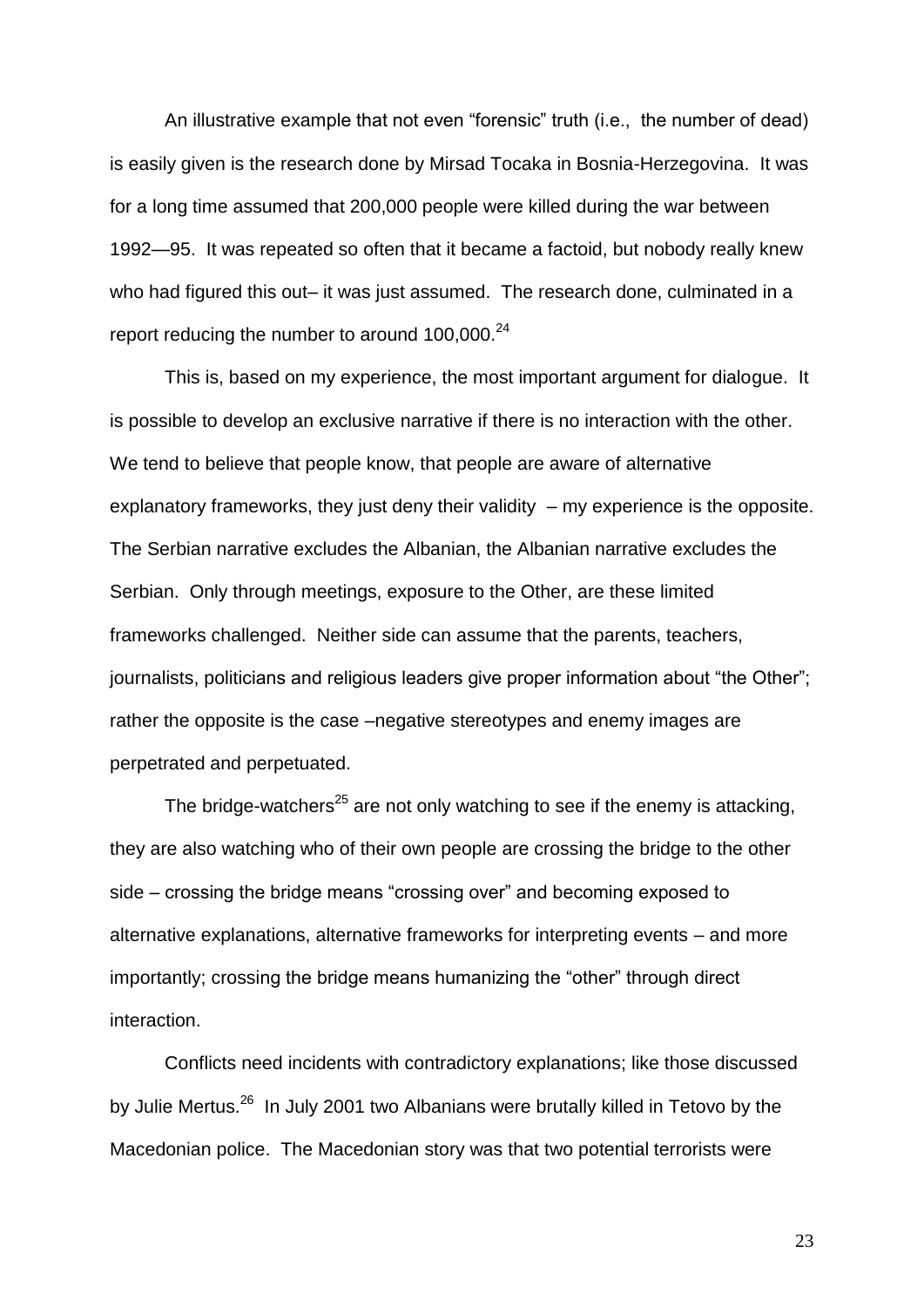killed before they did damage. The Albanian version held that two innocent people, father and son, were killed by the aggressive Macedonian police. The same tragic incident served to strengthen the enemy image on both sides. It is hard to keep a conflict alive. A conflict needs incidents like these to develop. One might speculate if the lack of inter-ethnic commissions is a deliberate effort to keep competing narratives alive.

#### **Dialogue – more than words?**

Dialogue is not a tool to solve problems like constitutional status, repatriation, economic development, and European integration. Dialogue is a tool to increase the understanding between the parties in a conflict. My argument is that dialogue and reconciliation must not become a neglected element of peace-building. One must recognize that dialogue and reconciliation are a necessary part of this process. Dialogue is not an alternative to mediations or negotiations but both could benefit from a stronger dialogue component.

The first challenge for Nansen Dialogue was to take the dialogue from the more exclusive long-term setting in Lillehammer, to a more intense short-term setting closer to home (Herzeg Novi). Nansen Dialogue stressed in this period the meaning of an open dialogue about the causes to what happened and the consequences it had for people living through the conflicts and wars. This is a necessary step in reconciliation, and must be recognized as such. Still donors and other critics wanted to see more concrete results. It is nice when people come together to dialogue, but then – what? Also the coordinators in the Nansen Centers started to become more ambitious, as their position in their respective local communities was strengthened. Is it possible to mobilize dialogue participants to take part in social change at large?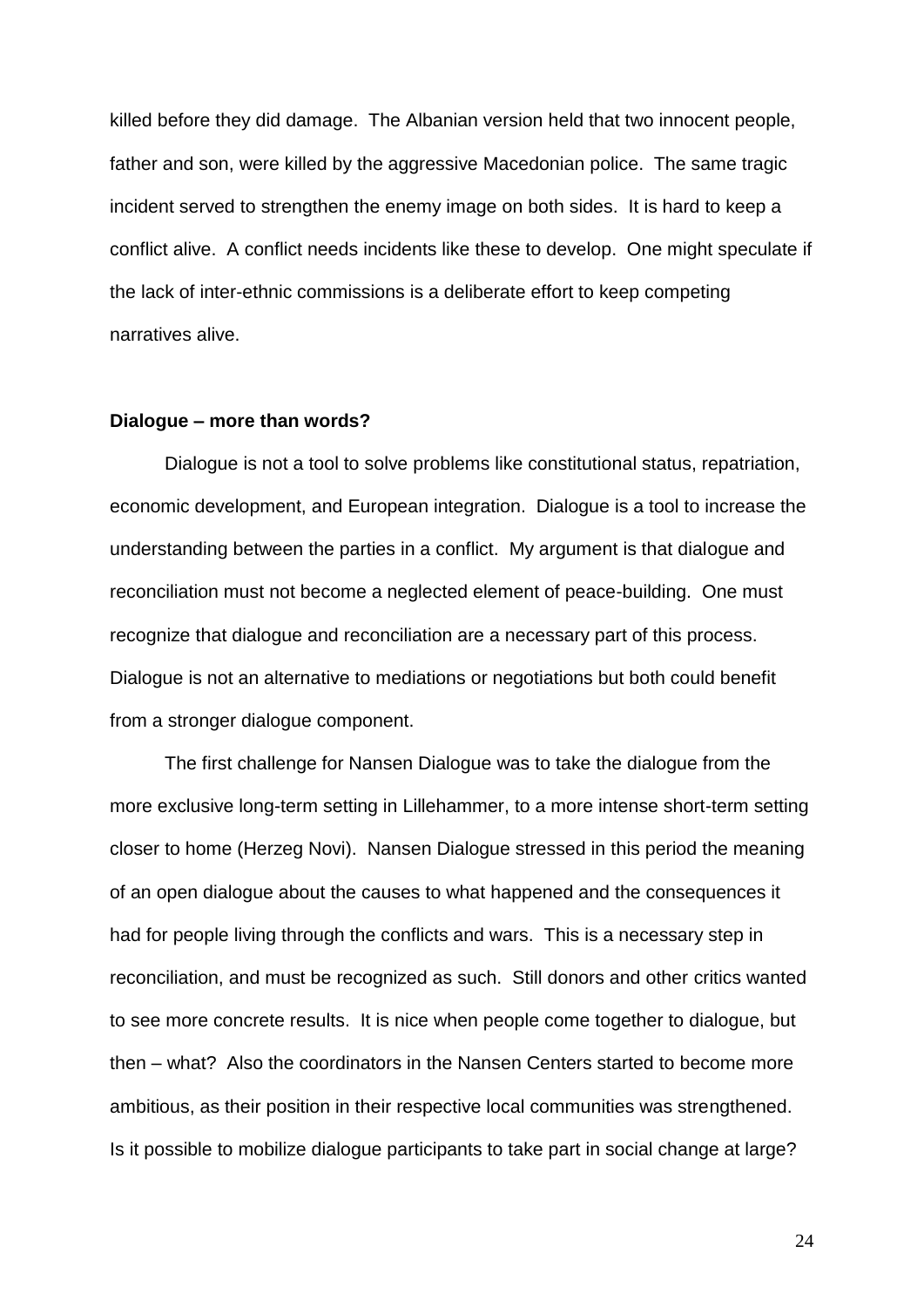The challenge became to recruit participants that had an arena of action upon return home; participants that belonged to institutions in society that could implement change. A much stronger criterion was then developed for the recruitment of participants (that was hardly possible in the beginning when we looked like a horse with no name) – but as we built our experience we also built our reputation, particularly as a network focusing on inter-ethnic dialogue in deeply divided communities. Nansen started to symbolize dialogue, integration, openness, tolerance in communities like Vukovar, Prijedor, Srebrenica, Bratunac, Sarajevo, Mostar, Stolac, Mitrovica, Kosovo Polje, Obiliq, Sandžak, South-Serbia, and Jegunovce, for those involved in our activities. Our patience, stamina and the fact that we were setting up local registered centres staffed by locals, and not perceived as foreigners, gave us more credibility. So when we started to invite strategically important people in the local community: they accepted the invitation. Like the mayor, chief of the municipal administration, president of the municipal assembly, director of the local high school, editor of the local newspaper et al.

The idea was to develop concrete integrative projects. By developing more of a dialogue culture we hoped that the community would become more receptive toward integrative legislation, integrative projects, and the creation of dialogue arenas. The most prominent of such dialogue arenas is the new Fridtjof Nansen bilingual school that just opened in Jegunovce, Macedonia. Through long-term dialogue work with village leaders, teachers, parents, students, and municipal leaders, four villages that were in violent confrontation in the summer of 2001 have turned confrontation to cooperation.<sup>27</sup> NDC Osijek hopes to initiate the start of a Serb-Croatian school in Vukovar in the fall of 2009. A similar long-term effort has taken place, including heavy lobbying toward both local and national politicians. In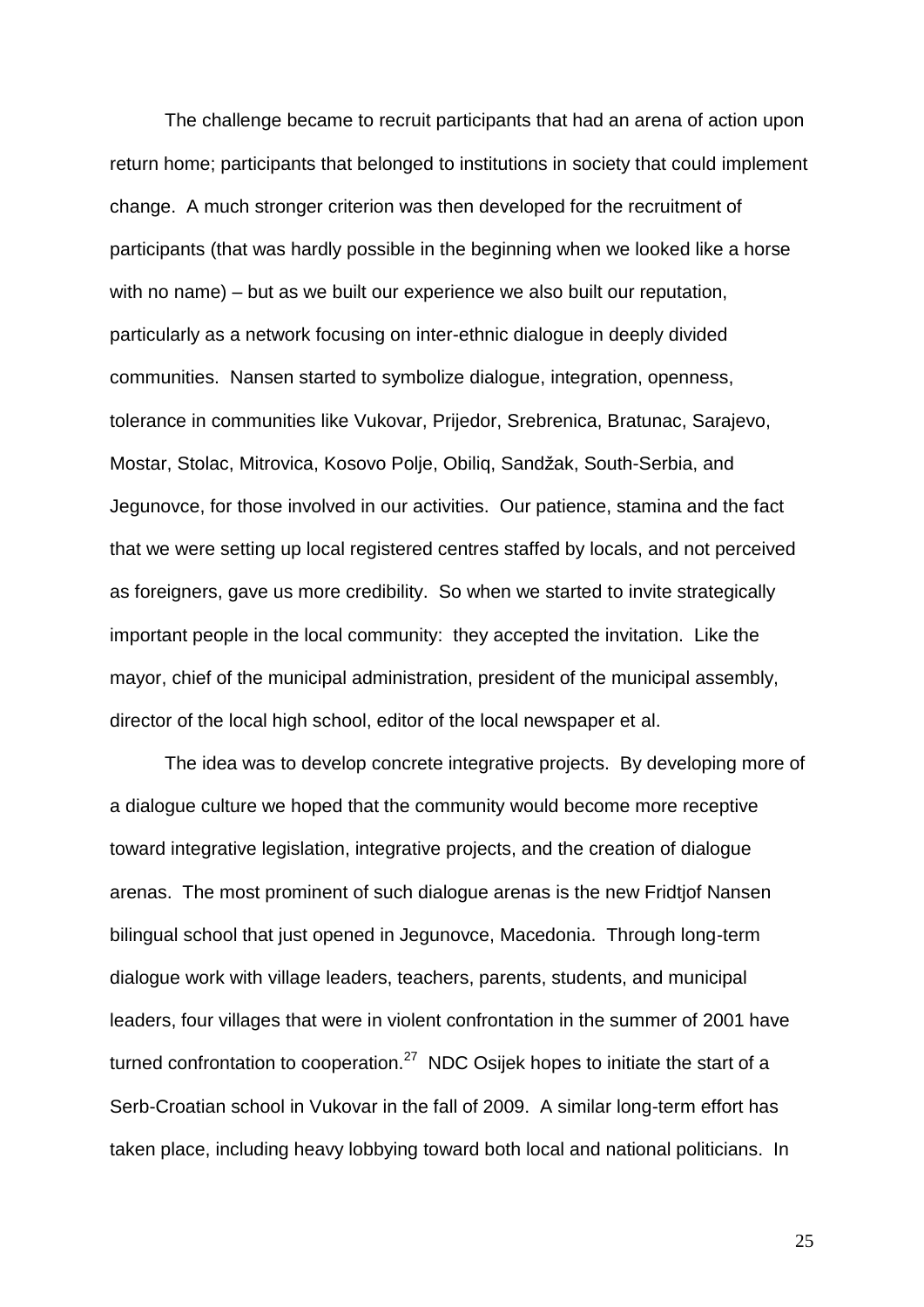Bosnia-Herzegovina there are 52 divided schools. NDC Sarajevo has been involved on a large scale to work for a more unified school system.

#### **Dialogue in South-Serbia; the Preševo valley**

During the years 1995 to 2001, Nansen Dialogue had built up a certain expertise dealing with interethnic dialogue in Kosovo and Macedonia. As the conflict intensified in Southern Serbia, the question raised itself, Can we do something? Can we apply our experience from Kosovo and Macedonia in a useful way in South Serbia? The problem was that the previous strategy of Nansen Dialogue was to work only in areas where previous participants in Lillehammer could prepare the ground, recruit new participants to dialogue seminars and in other ways pave the way for meaningful work. They were barefoot soldiers on the ground. In the case of South Serbia we had no connections of this kind, which explains why we were somewhat slow in responding to the escalating inter-ethnic conflict in that region.

A break came early in 2002 when representatives from NDC Serbia (Belgrade) were approached by OSCE and asked whether they could assist in training NGO workers in South Serbia. The first contacts were made and a strategy was developed. The challenge became to identify the individuals that exercised influence on the political and cultural life, particularly lawyers, journalists, politicians, medical doctors, teachers and other professionals that could make a difference.

It was obvious that the Preševo valley was marked by many of the same conditions known to us particularly from Kosovo, but also from Macedonia. A segregated society with little or no communication across the ethnic division lines, reflected in divided schools, fairly homogenous villages (Veliki Ternovac has 9,000 Albanians and hardly a single Serb), unmarked division lines creating Serbian and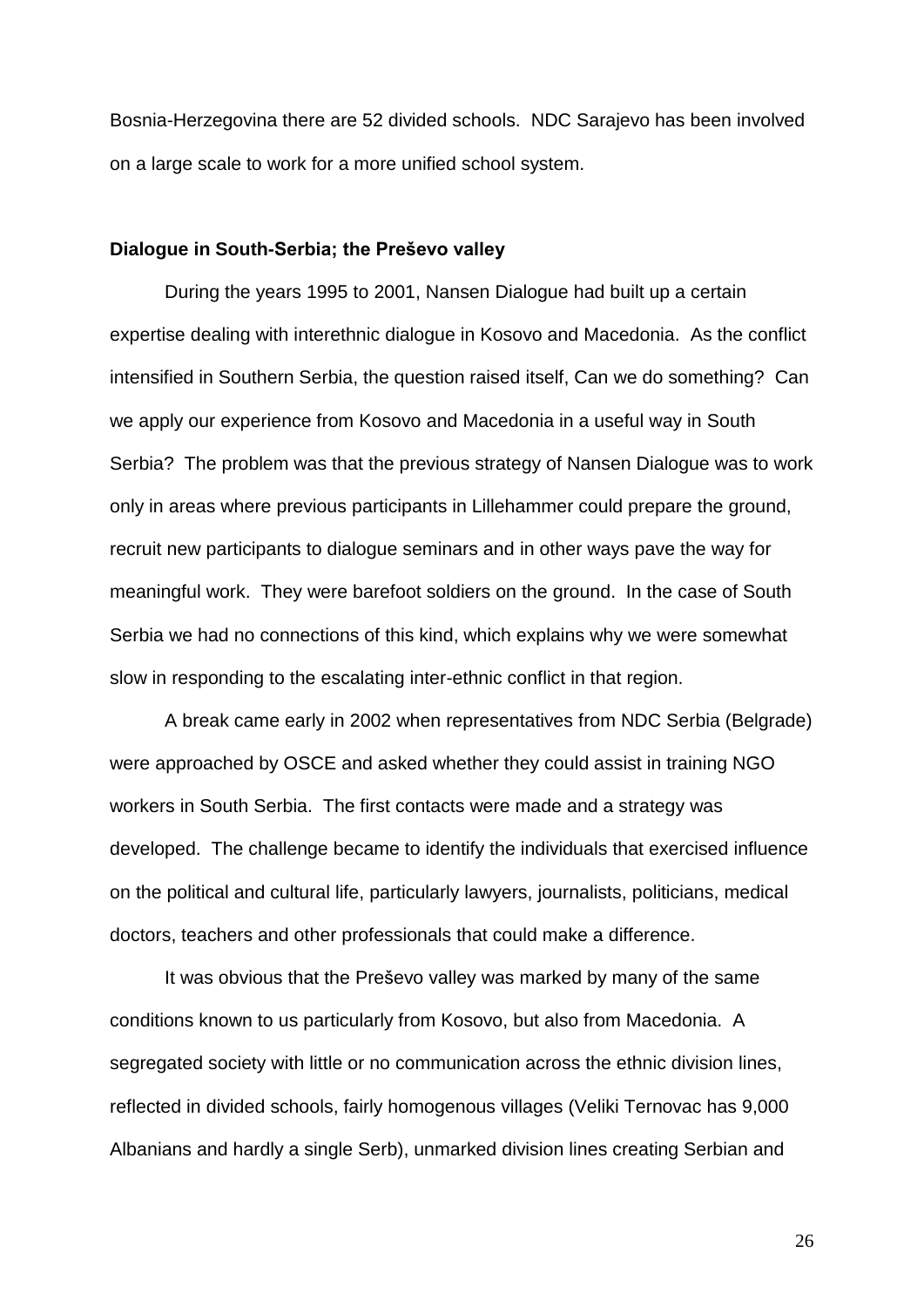Albanian cafes, restaurants, shops, information systems etc. Little or no confidence and trust between the ethnic groups.. This situation became intensified during the fighting in Kosovo, when historical and current arguments for joining Preševo with Kosovo surfaced. Serbs started leaving Albanian dominated areas, at the same time as they could neither understand nor respect Albanian claims to Serbian territory. The Albanians were clearly treated like second-class citizens and gathered in the areas bordering to Kosovo. Their civil status as citizens of Serbia had worsened after the war. They felt little or now hope of gaining powerful positions or any meaningful influence within the Serbian state.

There were violent outbreaks in 2000, but Nebojša Čović's plan<sup>28</sup> put a temporary stop and introduced more democratic ways of dealing with the problem, although the plan clearly was viewed as the result of pressure from Belgrade. The Serbs felt they gave up too much power to Albanians, and Albanians didn't feel they gained the position they deserved. Serbs felt they were becoming a minority in the very country they were a majority (how is that possible?) and the Albanians felt that while getting local power, it was only a symbolic token in the national sense. This looked like a situation where Nansen Dialogue could make a difference.

Nansen coordinators from NDC Serbia used their contacts in OSCE and the NGOs to identify the important people, through travelling to the region, spending time, individual talks, many cups of coffee, they slowly succeeded in convincing important actors on both sides, that time was long overdue for gathering both Serbs and Albanians for political dialogue. The first seminar was planned in Vrjnska Banja in March 2002. The same process as in Kosovo and Macedonia was observed, while the participants showed quite some reluctance and defensiveness in the beginning, the experience of the dialogue space and the opportunities it gave to discuss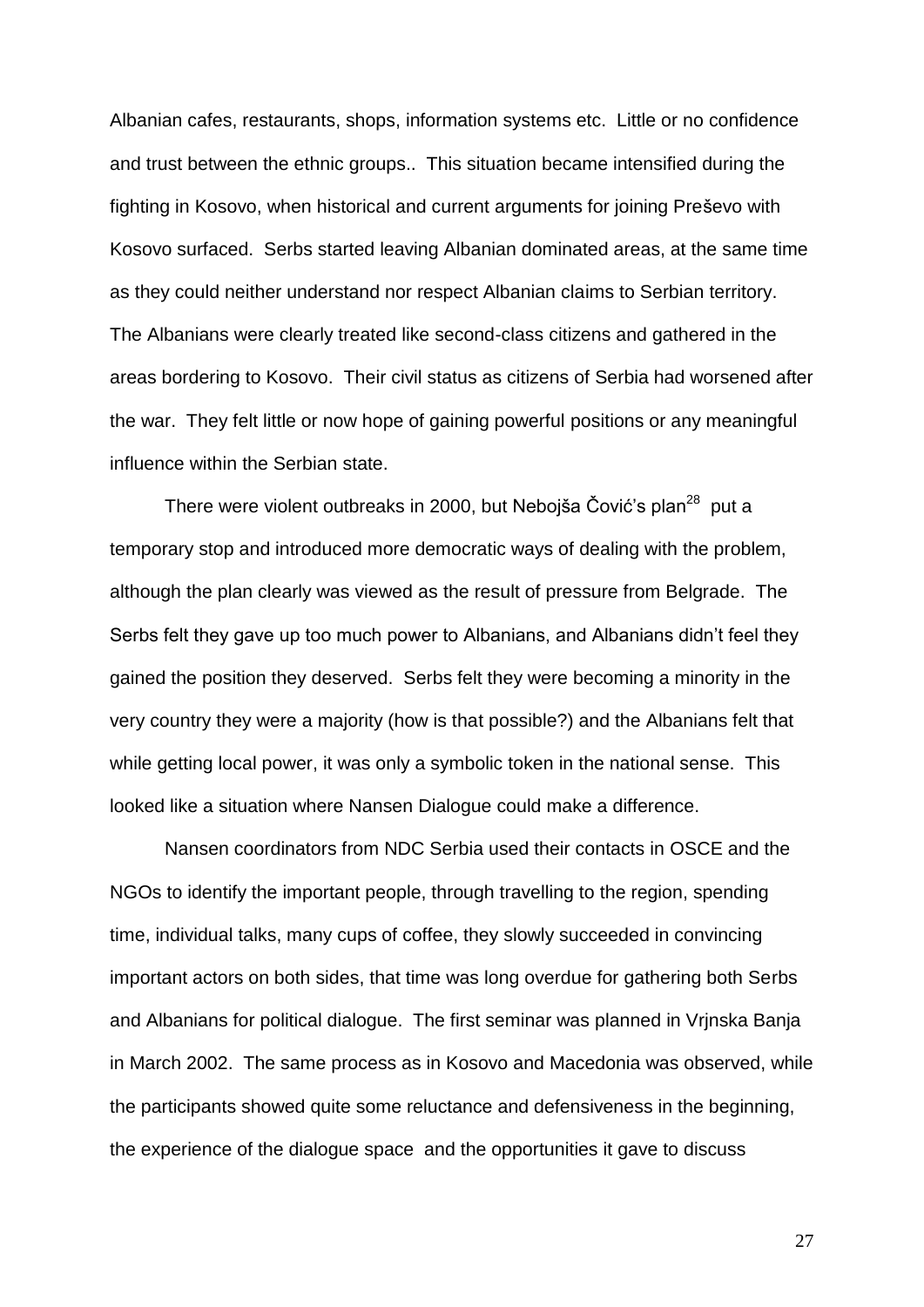meaningful political issues in a safe and supportive setting changed their attitude toward the dialogue itself.

The dialogue facilitators gained authority through their long experience in Kosovo. The foreign presence gave the process a sense of importance and seriousness, as well as giving the participants the feeling that somebody out there cared about their situation and wanted to assist and stimulate the process of dialogue between the conflicting groups. The hardest job in these initial seminars is always to identify and to recruit the right participants. The recruitment process is tough, and direct contact must be kept with the participants every day to counter potential cancellation arguments.<sup>29</sup>

Dan Smith would use his knowledge of conflicts in general and widen the horizons of participants, to help them see that their conflict was not so unique, but shared certain patterns with similar conflicts around the world. He would also focus on the warning signs, which could escalate a conflict to a violent level. I (Do I refer to myself with name or as I?) would focus more on the critique of ethnic thinking as the basis for political action, and would present alternative models for understanding identity. I would then stimulate the participants through dialogue to identify their common interest in joining forces to solve the problems. Underlying the Nansen Dialogue is the understanding that respect for democratic principles and human rights must inform political strategies rather than ethnic affiliations.

The techniques utilized by both Smith and myself were by now tested and refined on previous groups. It was important to provide plenty of time for the participants to identify the variety of problems they were facing, to discuss their causes and how they could be solved. Through this process of widening the horizons, looking at their situation from a larger European perspective, making them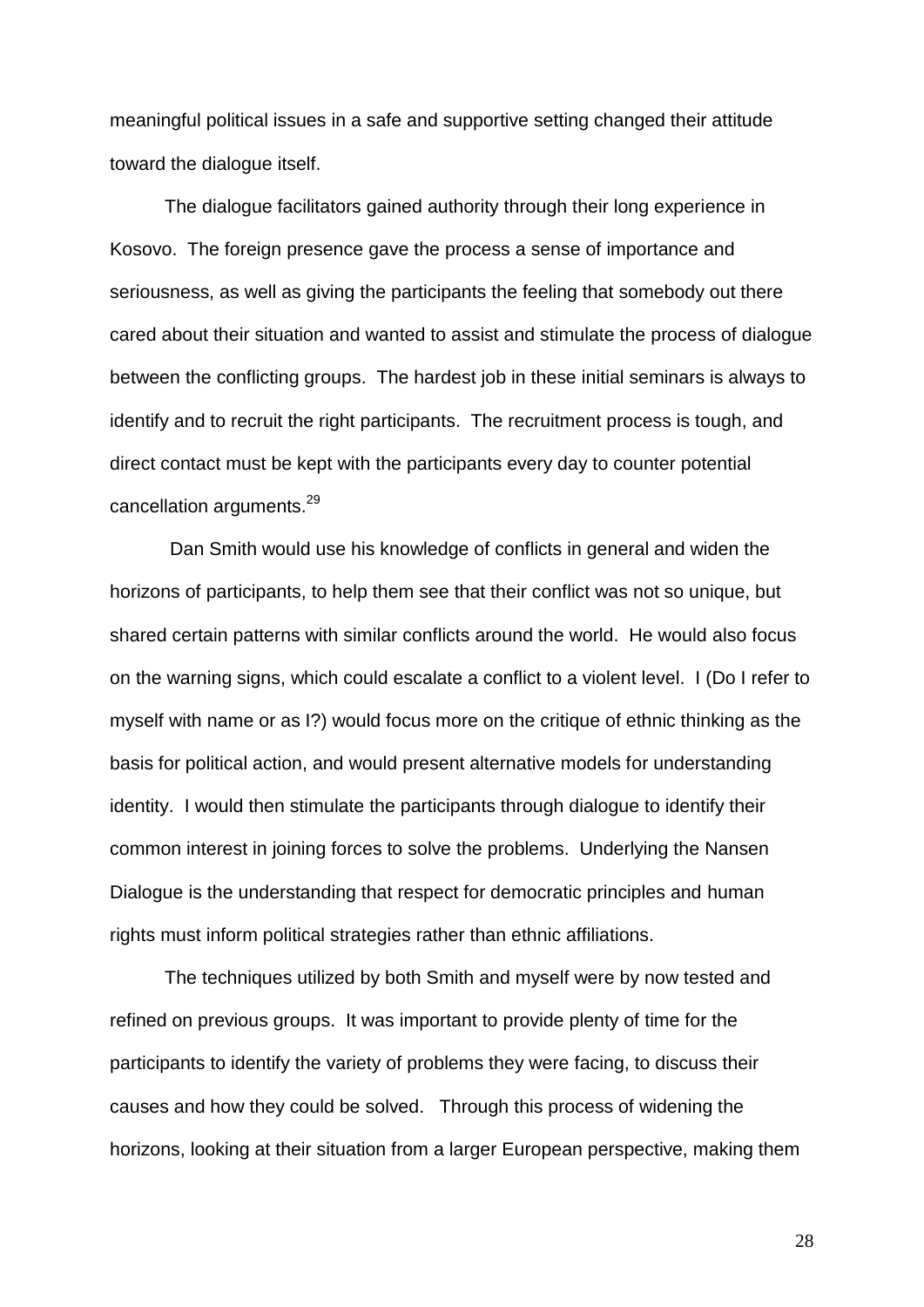see their own conflict as related to similar conflicts between majority and minority – the participants moved from individualizing the problems to see them as part of larger structural patterns. The conflict was not as much caused by ethnic hatred, as the lack of finding proper ways for both groups to influence the future development of their own society – a future they somehow will have to share whether they like it or not.

A serious effort was made by the Nansen Coordinators to stay in touch with these participants between the seminars. This stems from the strong emphasis within Nansen Dialogue on follow up. The follow-up work is often the most important part of any seminar. Even to travel to the region just to have some meetings in cafés, make oneself visible and available, is a good way to build confidence and trust. Some of the most meaningful visits were spent in this way.

The strength of our approach was that it moved the participants from looking at each other as the main problem, to seeing how the combination of underdeveloped infrastructure, high level of unemployment, local corruption, ethnic stereotypes and no clear minority politics created an extremely vulnerable situation, particularly when the neighbouring regions, Kosovo and Macedonia, were full of similar tensions and outbreaks of violence. This reduced the strong blaming of the other, and opened the space for human interaction.

The question of Serbia's minority politics became an important issue. NDC Serbia had experience with similar seminars in Vojvodina and Sandžak with their significant proportions of Hungarian and Bosnian populations. Subotica in Vojvodina had segregated schools, somewhat similar to Bujanovac. When experiences from these three regions are brought together it provides an opportunity for the participants to share experiences, both on what is problematic and what can be done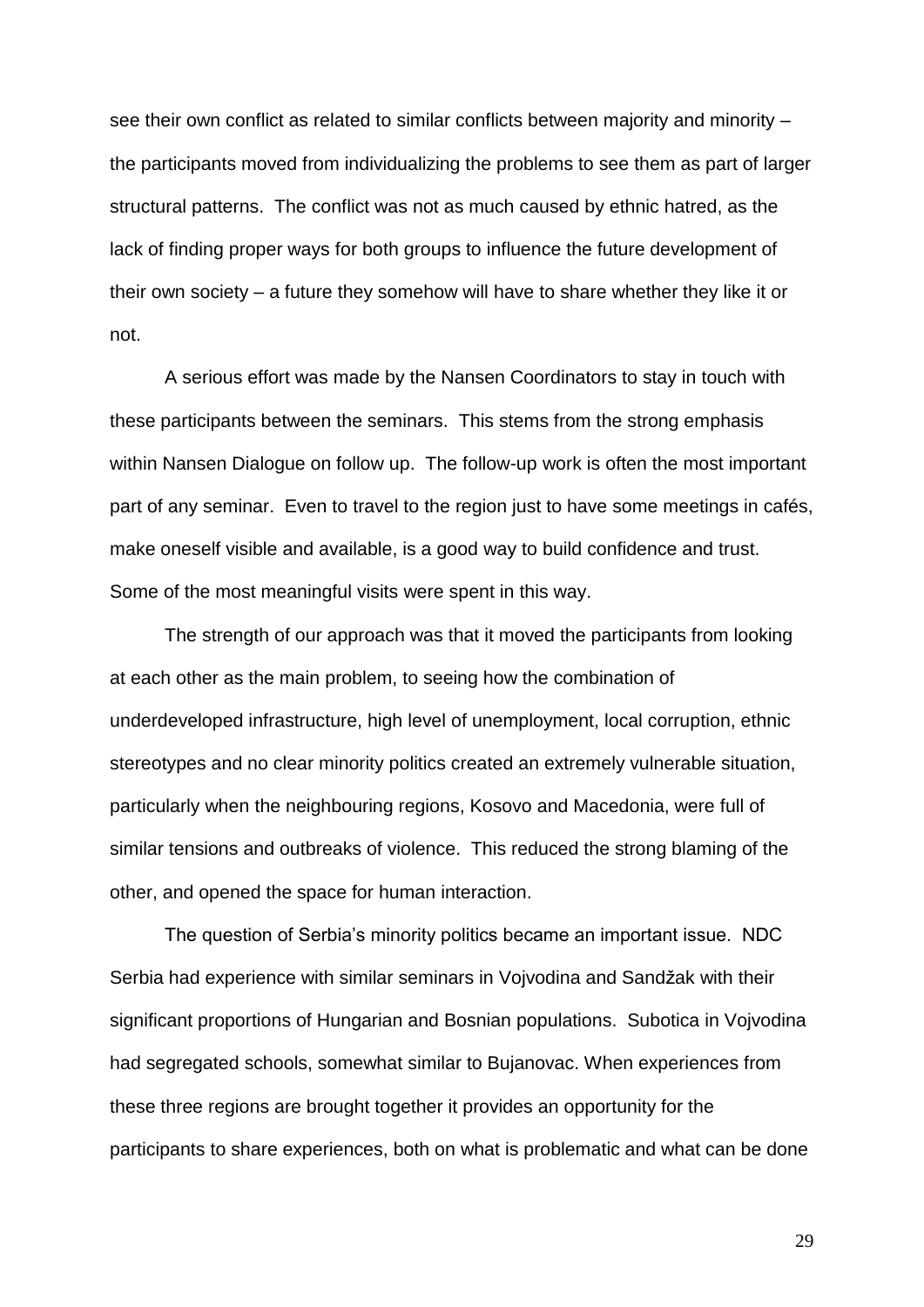about it (creative solutions). It provides the opportunity to discuss what might be structural problems, partly because they are similar in all three regions and what might be more anchored in stereotypes, attitudes and behaviour of individuals, but supported by home education, school education and indirectly also by the media.

When the issue of structural problems is addressed, it is very hard, almost impossible to avoid dealing with the national politics of the state of Serbia. Why are their future plans of infrastructure support geographically biased? Why do they keep talking about Serbia as a multi-ethnic state when the level of segregation is so high? How will the new election laws affect minority voting, and what is the rationale behind these laws? And so on.

Interestingly enough, in 2003 both sides seemed to agree that to comply with European standards regarding minorities and to move toward a deeper integration with Europe seemed to be the only road that could provide the economic reconstruction necessary in the region. I deliberately joked about the possibility of a new political party across the ethnic divide, but Serbs and Albanians were united on this particular issue. Furthermore a certain unity was also obvious with respect to dissatisfaction with how Belgrade was dealing with the larger European issues, as well as how they were dealing with the more regional South Serbian issue. Seen from South Serbia Belgrade politics seemed unable to respond to the larger international challenges as well as the more local Serbian challenges. Belgrade politics seemed trapped in its own closed rhetoric and political power games.

#### **Community-based Peace Building**

Dialogue – more than words. A wish to see how Norway dealt with some of these problems was clearly expressed by many of the participants in the Bujanovac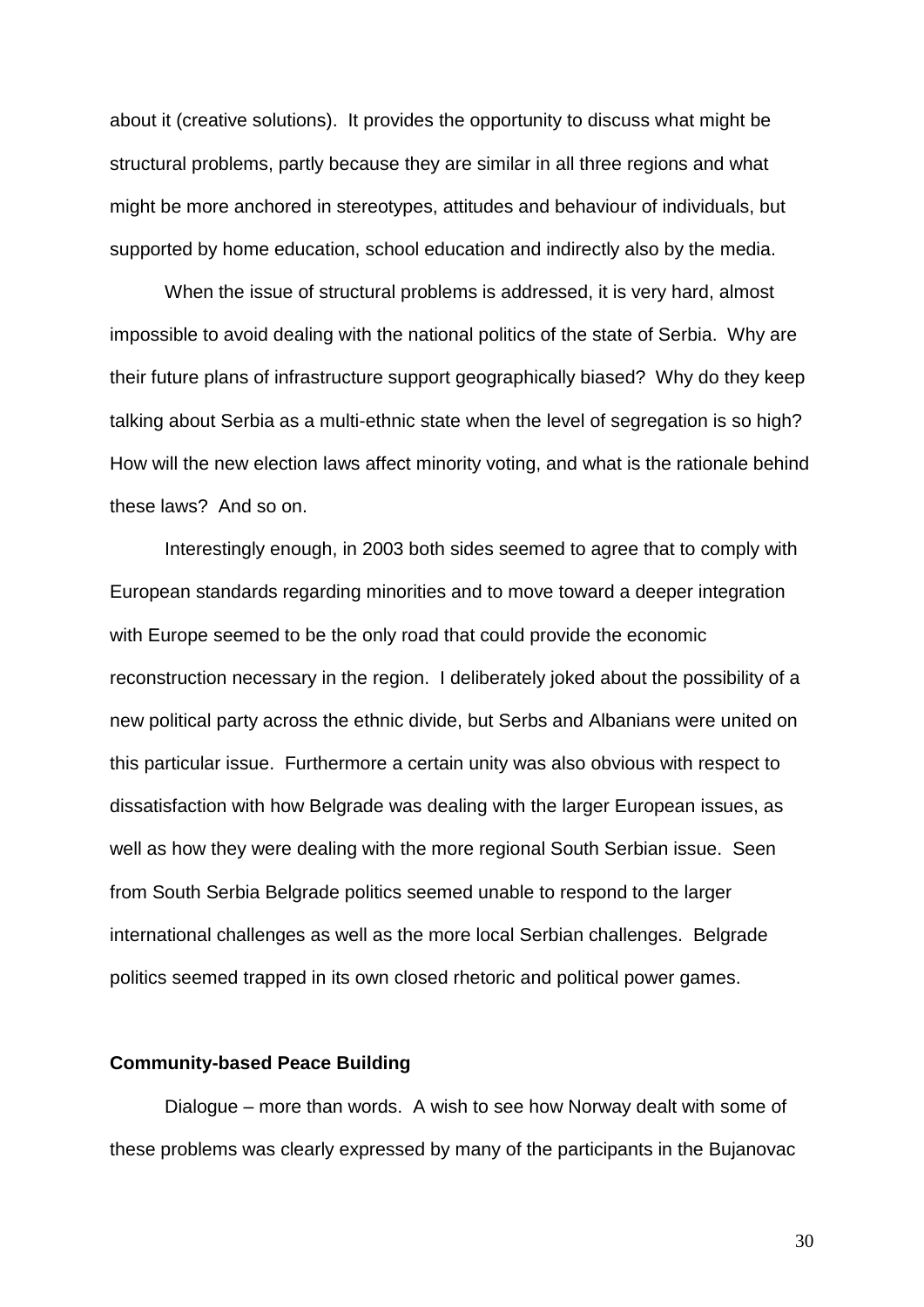seminars and a trip to Norway was carried out in the summer of 2003. Visits to schools, media institutions, meetings with local politicians from municipalities of different size, even an encounter with Jostein Gaarder, was part of the program. But the underlying goal was of course that the Serbian and Albanian delegations that were to visit Norway would do so together – with plenty of space to continue their own political dialogue in a safer, and for them, more free environment. The main purpose of the visit was not to learn from "Norwegian ways" but for this inter-ethnic group to explore Norway together. Bujanovac and Preševo are small municipalities. Most people know each other. Most people know who did what during the violent uprising in 2000. It is difficult to hide behind lies and evasions. This visit was a breakthrough in the local reconciliation work. To sit on the white benches outside the Nansen Academy at midnight provided space for conversations that would have been almost impossible in Bujanovac. A new level of honesty was reached.

 Furthermore, local contacts were made in Lillehammer municipality, that triggered a return visit in October same year. The mayor of Lillehammer, the Deputy Mayor of Oppland county, the Deputy Chief of Administration and 4 other delegates developed during this visit personal relations with local Bujanovac politicians. Lillehammer municipality visited Bujanovac again one year later and interviewed around 50 people in the administration. Based on these interviews, Lillehammer came with 64 different recommendations to Bujanovac.

The assumption was that Serbia, in addition to spending too much material and human resources being preoccupied with conflicts and wars, had also lost 20 years of normal municipal development. A country like Norway, had under more peaceful circumstances, developed more efficient municipal administrations. Through discussions with the Bujanovac mayor and the local administration,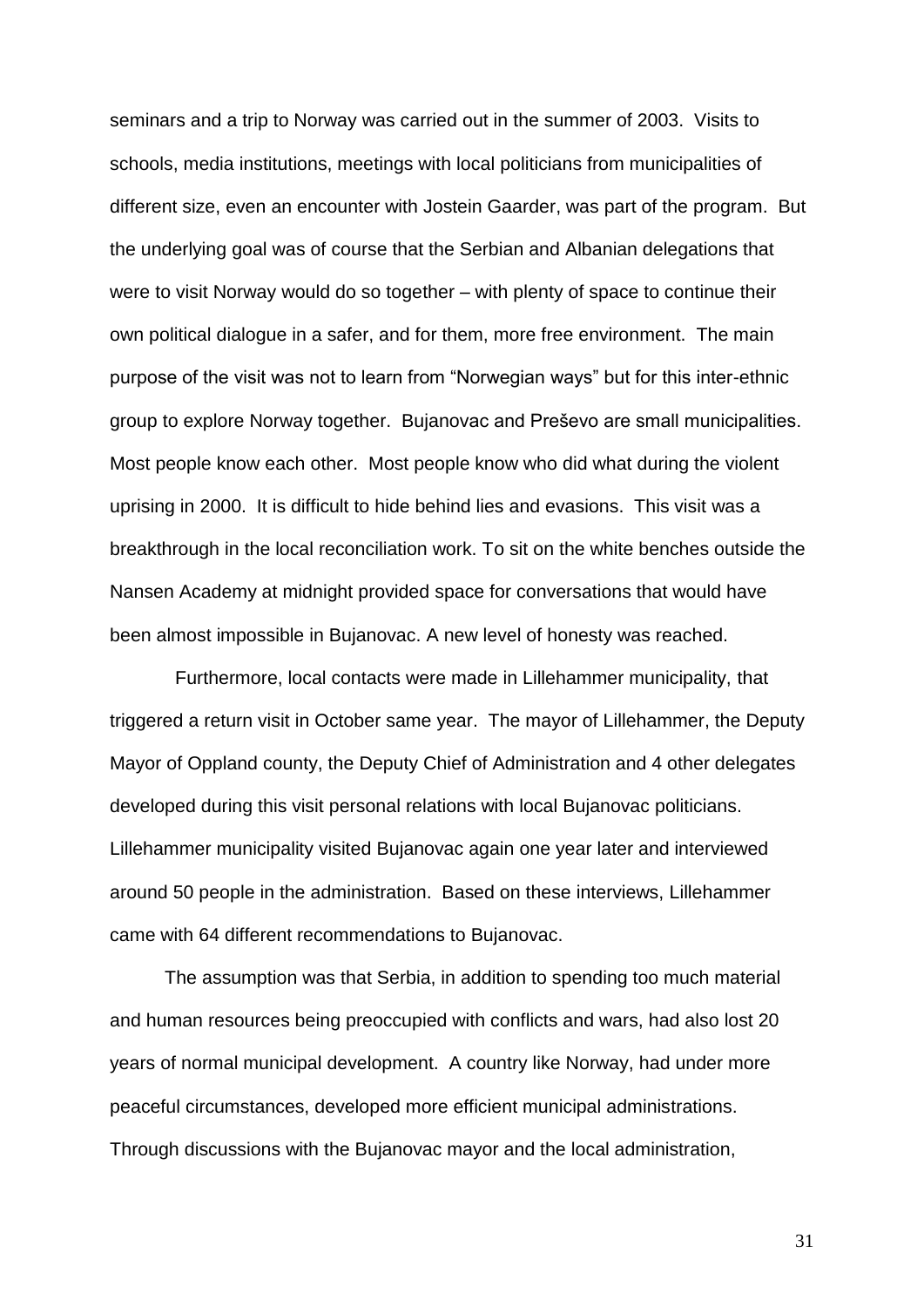Lillehammer and Bujanovac agreed to focus on five areas: business development, further development of the local service center, training of the head of departments, strengthening of local politicians and the development of a city manager position. In addition, a separate school project was developed.

While Lillehammer obviously had a reconciliatory effect, they learned fast that "politics" could still get in the way of modernizing the local municipal administration. There are no quick fix solutions. The ethnic tension is still strong in south Serbia and northwest Macedonia, and a strategy for how to deal with that must be an integrated component in all municipal development strategies.

The Nansen approach stress the need to work on different levels in the community. Dialogue work among students and youth was followed by a unique theater performance. They identified 20 scenes from everyday life, among them corruption in schools and in the health care center, inefficiency in the post office and a remarkable scene when an Albanian boy is taking a Serb girlfriend home to his family. The actors were amateurs, but performing for a mixed audience of 700. This was the largest multiethnic event in Bujanovac, probably ever.<sup>30</sup>

Another group of youth and students travelled to the Acropolis to experience the reconciliatory effect of their common cultural heritage just south of the border. These groups of youth are together challenging the divided structures of Bujanovac and are currently working for an integrated youth centre.

#### *Kosovo*

The community based peace building approach in Kosovo focused on two municipalities where Norwegian KFOR had been present: Kosovo Polje and Obiliq. Kosovo Polje is a municipality only five kilometres from Pristina. The villages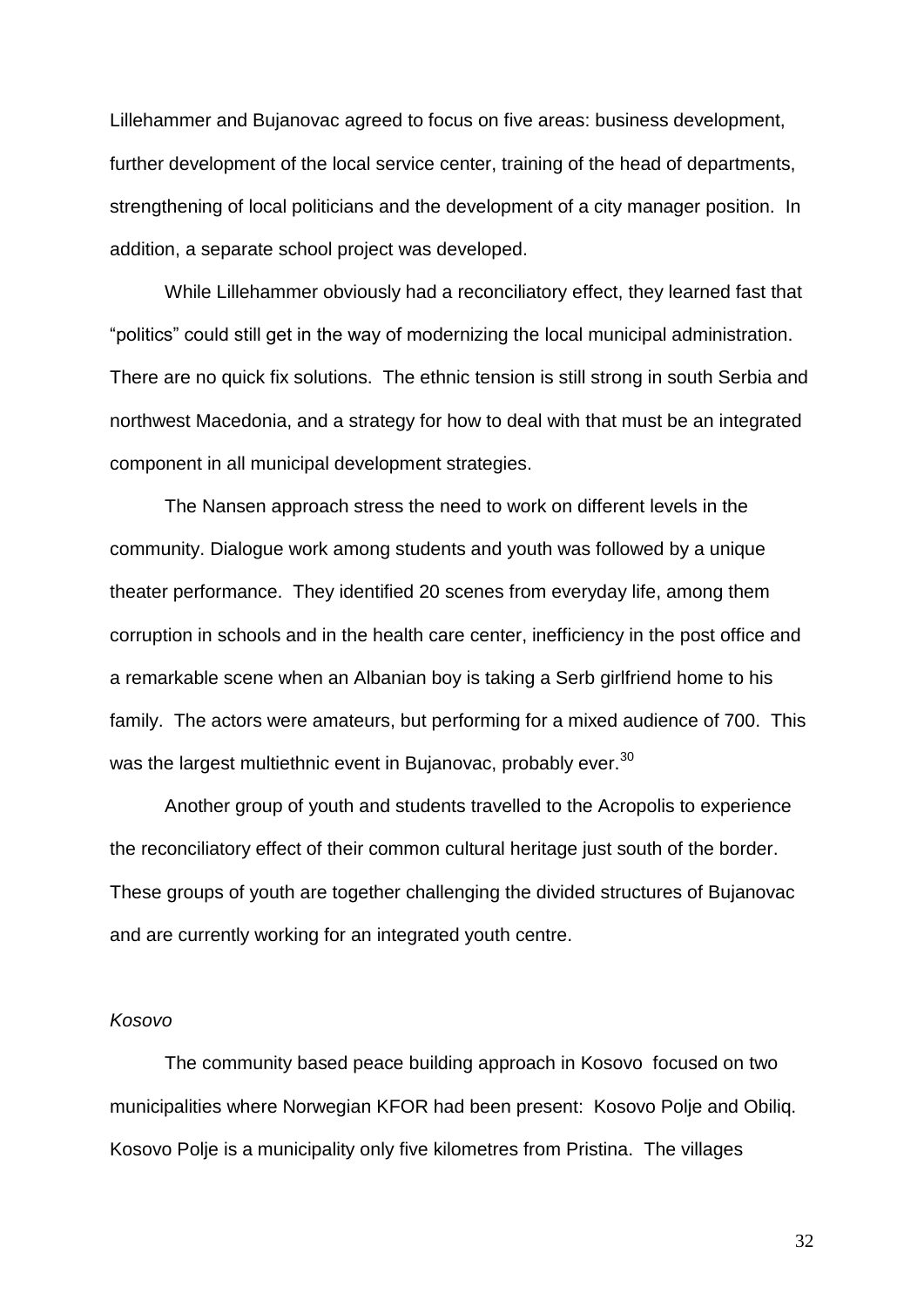Lismir/Dubri Dub and Nakarade were abandoned by the Serb community as a consequence of the conflict, and their houses were burned down. The houses were rebuilt by UNDP, European Perspective and the Kosovar government financed the project. Kosovan Nansen Dialogue was responsible for the dialogue between the returning Serb community and the receiving Albanian community. During the first meeting in 2005 return was not discussed. It was their first meeting in 6 years and a lot of curiosity about everyday life issues. Is your cow still alive? What has happened to my field? How are your kids doing?

On the second meeting the issue of return was opened up  $-$  and the questions and worries discussed. One Albanian in Nakarade had lost 17 of his male family members. In the first seminar he did not participate, but he was convinced to participate in the second seminar. How can one deal with such a destiny and welcome the Serbs back to the village? Through focusing on the good memories from his youth with some from the Serbian group who planned to return he managed to overcome his initial fear and started to be a positive force in the group.

Dialogue is a slow process, so is reconciliation. But UNDP decided to go ahead with 34 houses, and on the  $12<sup>th</sup>$  of December 2007 all houses in Dubri Dub had a family member returning. These are delicate issues. One criterion for coming on the list for houses was economic need. But those with economic need are also more likely to sell their houses. Unless more return is stimulated to the same area, the chances the Serbs will remain are small. But we hope to start return process to a third village in the same manner, in cooperation with Kosovo Polje municipality and UNDP. Dialogue is more than words.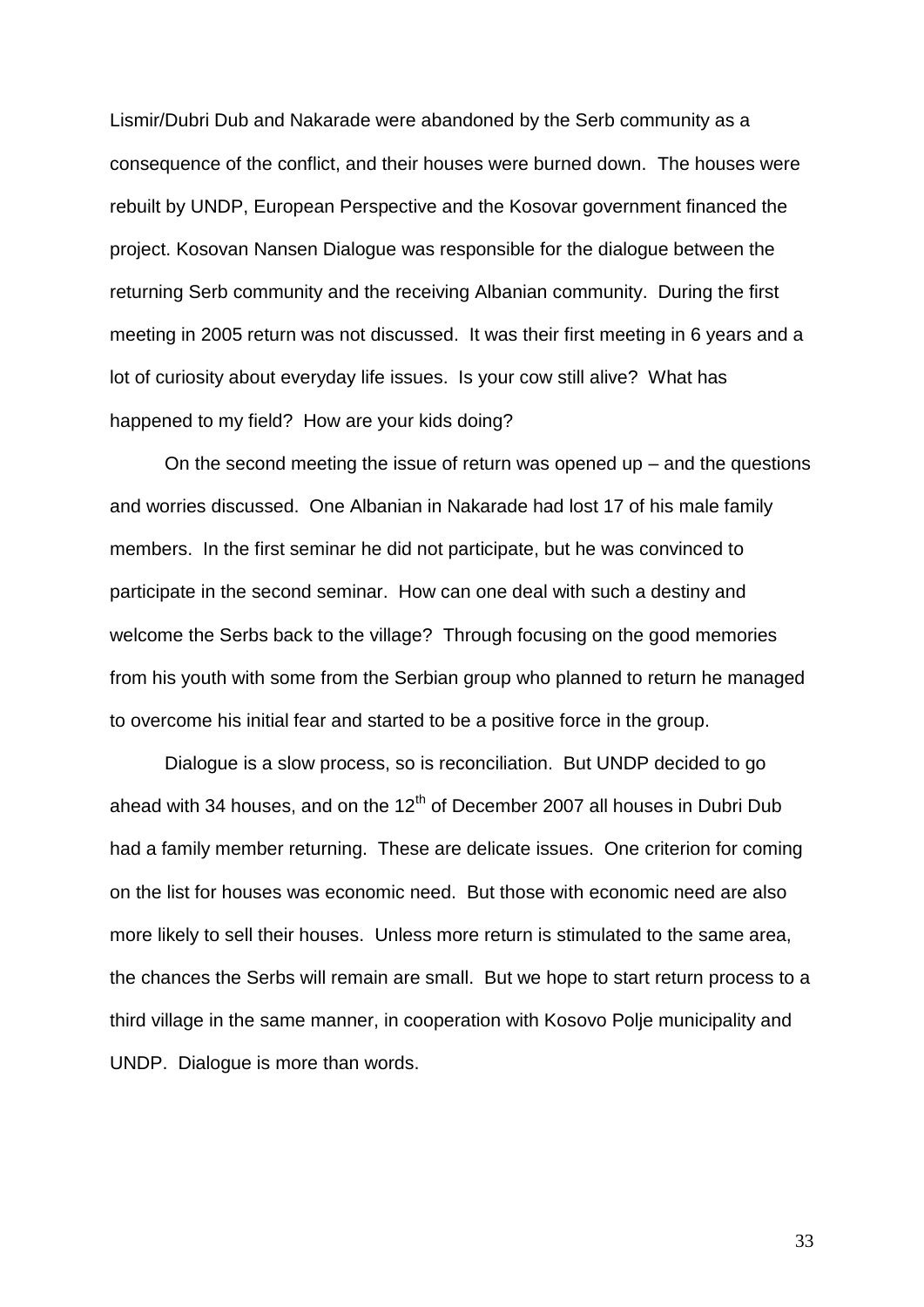#### **Majority/Minority vs. ethnic conflict**

Serbs in Kosovo are most often referring to history during the periods when they believed Albanians had the upper hand; 1940—45, 1974—89, and 1999—now. In these periods the Albanians have been the majority on the Kosovo territory. The Albanians on the other hand refer to history when Serbs have had the upper hand, the historical periods Kosovo has been defined as a part of Serbia; 1918- 1940,1945—74 and 1989—99. During these periods Serbs defined themselves as a majority in Serbia and the Albanians as a minority. This does not mean that the periods are compatible and the suffering is equal on both sides; it just lends support to my interpretation of this as a majority/minority conflict (although disguised in national symbols and so-called ethnic hatred).

A similar situation is perceived in South Serbia. When politics becomes ethnicized as in Kosovo and Serbia, one might respond that it is the same thing. Ethnic politicians fight for power over the territory. Ethnic politicians fight to define the borders of the territory in such a way that they get the (ethnic) majority and thereby the power. This illustrates the problem with liberal democracy. When politics become ethnicized – the ethnic majority perceives itself and is perceived by the minority as having all the power. In spite of democratic theory's attempt to include the protection of minorities, the only weapon the minority seems to have is the refusal to cooperate with the majority and not to recognize the institutions controlled by the latter.

Still, I will argue that it is possible to de-ethnicize politics through the professionalization of the political administration, delegation of power and through stimulating civic responsibility among the citizens and to develop bipartisan thinking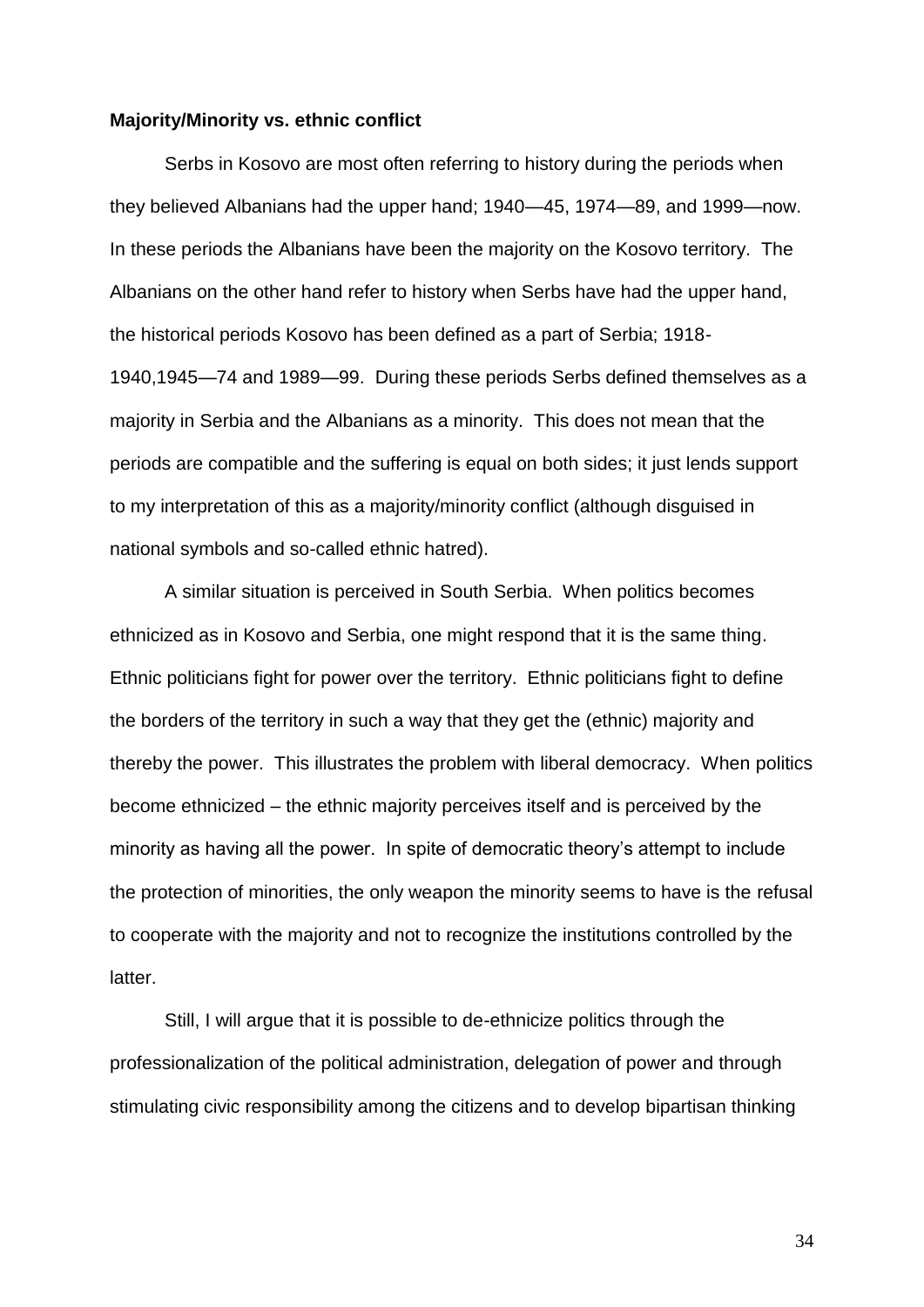among the politicians. These are central elements in the Lillehammer-Bujanovac cooperation.

#### **Conclusion**

In Serbia, dialogue and reconciliation are a prerequisite for democratic development. The tolerance needed for opposing political views must be developed. Continuous ethnic conflict will stop any wish to develop a democratic multiethnic state. To what extent dialogue can foster democratic changes is an issue yet to be explored.<sup>31</sup> But Serbia cannot continue to segregate at home, if it wants to integrate abroad. The Serbian government cannot continue to segregate and at the same time claim to be governing a multiethnic state.

A main challenge for the Serbs is to realize that the development of Serbia into a civil state does not have to threaten the Serbian nation. But it means the separation of state and nation, and the breakdown of ethnic politics. But this challenge is similar to the one the Danes, the Austrians, and the Norwegians are facing as well – how to develop a state where all the citizens have equal access to resources and opportunities independent of their ethnic affiliation.

The situation in Kosovo might call for stronger measures. The experience from the dialogue seminars in Kosovo is that the future status of Kosovo is not the only problem, the relationship between Serbs and Albanians is an equally serious problem in itself. As long as dialogue and reconciliation are not given a higher priority the exclusive narratives will continue on both sides and the transfer of the conflict to the next generation will most likely continue to go on, in the homes and in the schools, and certain politicians will continue to exploit this to gain power, status and profit. The good news is that to give dialogue and reconciliation a much higher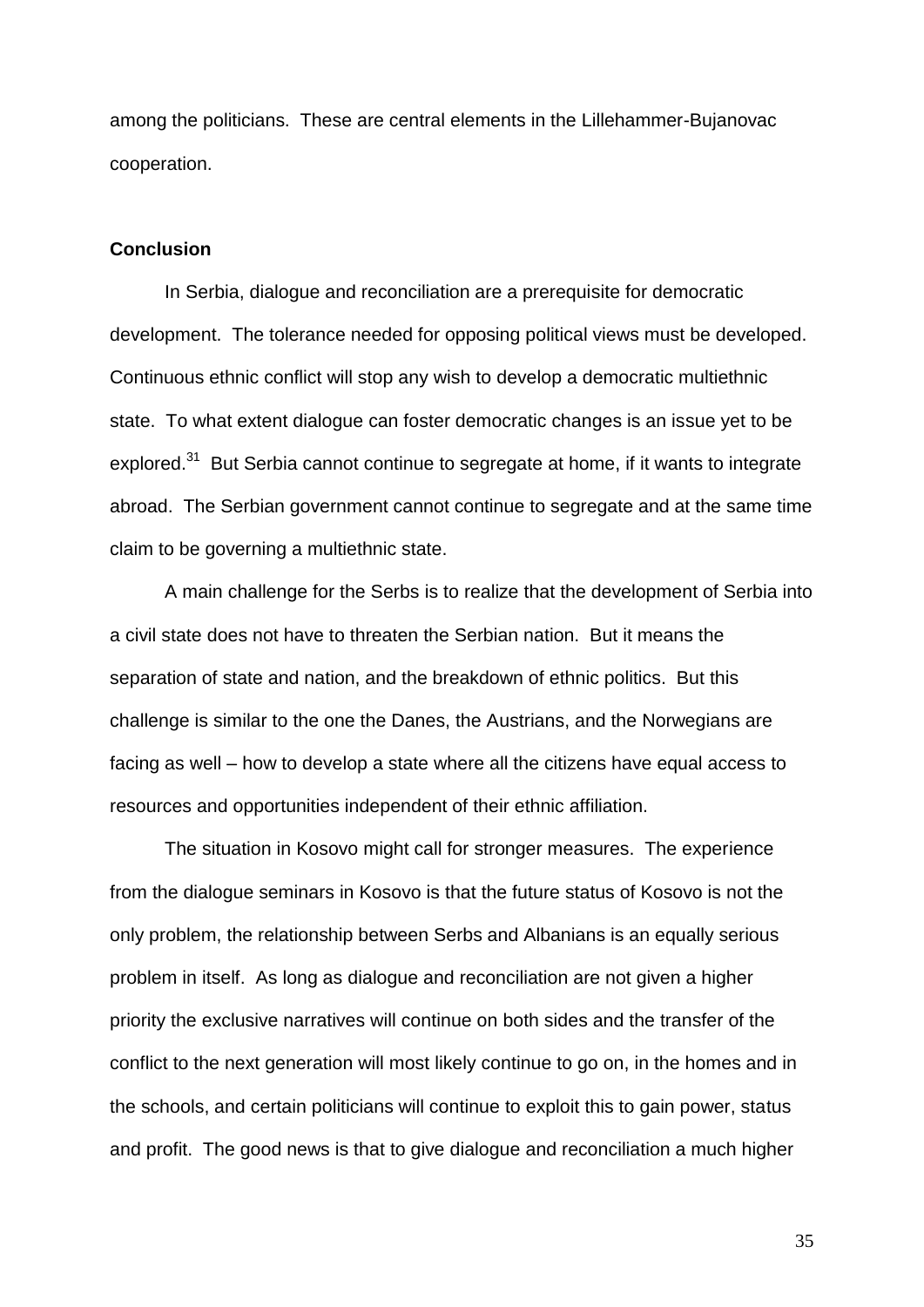priority is a decision the main actors in international peace building have the power and the ability to make. It is a question of political priority and not lack of will on the ground.<sup>32</sup>

The Serbs and the Albanians continue to live in separate realities in Kosovo. The Albanians now live in an independent Kosova according to the declaration made by the Kosovar parliament on 17 February 2008 and the Serbs live in a Kosovo that according to the UN resolution 1244 is a part of Serbia.<sup>33</sup>

While working in a political climate of far more powerful events (the brutal war in 1999, the March riots in 2004 and the declaration of independence on the 17<sup>th</sup> of February 2008) than dialogue seminars, it is almost impossible to evaluate the effect of the Nansen Dialogue in the area. The relationship between Serbs and Albanians has hardly ever been worse. Probably the most important effect of Nansen Dialogue is that a symbol of integration, openness, tolerance, non-violent communication and a more inclusive way of thinking has been present these last 10 years and has coexisted with nationalistic propaganda and the building of hatred on both sides. Nansen is well known in Mitrovica and Kosovo Polje. In Kosovo Polje, one of our projects was to build a Fridtjof Nansen street so nice, that it would keep the multiethnic neighbourhood intact. As a Serbian leader told me after a bomb was thrown into Café Dolce Vita just on the north side of the Mitrovica Bridge in April 2006, he went out on the bridge and turned around to talk to the people who already had decided to cross in order to punish the guilty. He managed to convince them to go back and added to me "Before my participation in Nansen, I did not even think about that as an option."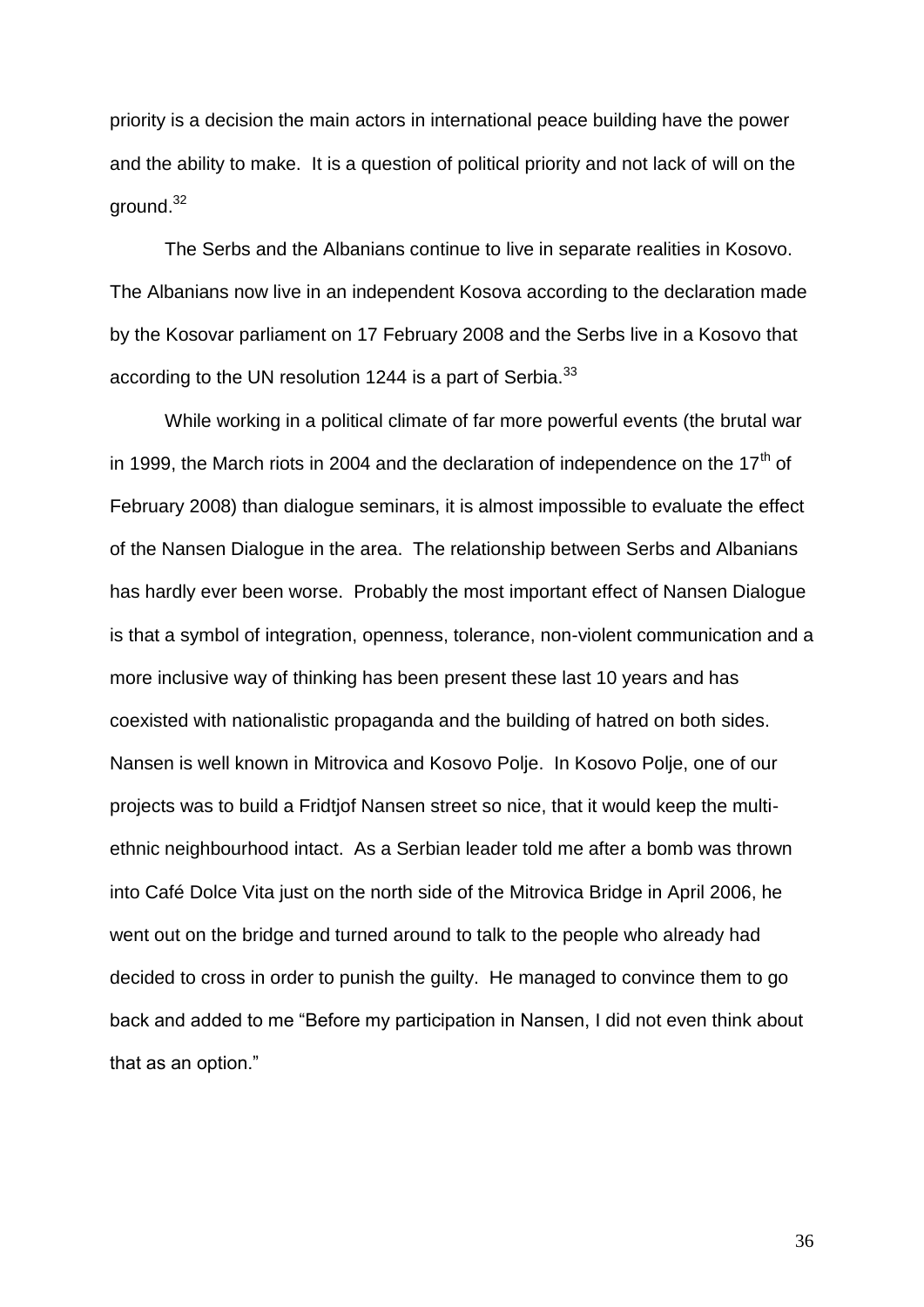2 When Hanne Sofie Greve, during a seminar informed about the investigations she was leading about the Serb atrocities made in Prijedor, Bosnia-Herzegovina, in May 1992 – it was obvious from the reactions that the Serbian participants were not aware of this. Accounts from Croatian aggression in Prozor, Stolaz and Chaplina shocked others. A Serb told how his house was burned down by other Serbs in Vukovar. Paolo Rumiz gives an alternative interpretation – the conflict in Vukovar was as much between newcomers and oldtimers as between Serbs and Croats), etc See P. Rumiz, *Masken für ein Massaker. Der manipulierte Krieg: Spurensuche auf dem Balkan,* expanded German ed., trans. from Italian by Friederike Hausmann and Gesa Schröder (Munich: Verlag Antje Kunstmann, 2000).

3 I do believe that this compact environment played an important part. I am not sure it could have worked in the same way in a larger city with all its urban attractions.

4 Harold Saunders, *A Public Peace Process: Sustained Dialogue to Transform Racial and Ethnic Conflicts* (New York: Palgrave, 1999), p. 22.

5 Dan Smith, "Trends and Causes of Armed Conflict" in *Berghof Handbook for Conflict Transformation* (Berghof, 2004), at www.berghof-handbook.net.

6 Dan Smith, "Getting dialogue flowing; The surprising uses to which academic methodology may be put" in Heidrun Sørlie Røhr, *Dialog – mer enn ord* (Nansenskolen, Lillehammer 2005), pp. 53—54.

7 Fredrik Barth (ed.), *Ethnic Groups and Boundaries* (Long Grove, Ill.: Waveland Press, 1969).

<sup>8</sup> Svein Mønnesland, *Før Jugoslavia, og etter*, 2nd ed. (Oslo: Sypress Forlag, 1994), p. 338.

<sup>9</sup> A dialogue worker in the Nansen Dialogue Center, Sarajevo, has an Albanian father and a Muslim mother. She married a man with Croat and Serb parents. They have two children. What are they? <sup>10</sup> Nebosja Savija-Valha, "Ethnicities in Bosnia Herzegovina: Mission Impossible", in Røhr (ed.), *Dialog,* pp.115-132

<sup>11</sup> Erik Cleven "Between Faces and Stories" in Sørlie, *Dialog,* pp. 35-49.

<sup>12</sup> Vemund Aarbrekke, *Facilitating Dialogue in Former Yugoslavia* (Oslo, PRIO report 2/2002), pp. 37—47.

 $13$  One should be highly suspicious of any number coming out of Kosovo, including mine. This is still my educated guess. In the period from November 1997 until the bombing started in March 1999 some 2000+, (around 1/3 of these Serbs and around 2/3 of these Albanians). This is of course a tragic number, but relatively lower than the number of people killed in B&H during the summer of 1992.

14 Smith, "Getting dialogue flowing", pp. 53—54. .

<u>.</u>

15 There is an effort by NRK to do a follow up 10 years after. How did the seminar affect the participants and how do they look at it ten years later. For 2 of the Albanian participants it started ten years of inter-ethnic work in Pristina, and they have been heavily involved in return work. 16

 Abdullah Ferizi, "The art of creating of creating a multiethnic dialogue-team in Kosovo" in Røhr (ed.), *Dialog,*, pp. 111-114

 $17$  Based on these seminars alone, the war in 1999 dramatically increased the gap between Serbs and Albanians in Kosovo.

<sup>18</sup> Laura Silber and Allan Little, *The Death of Yugoslavia* (London: BBC Books and Penguin Books, 1995), pp. 390—91.

<sup>19</sup> Sabrina P. Ramet, *Balkan Babel: The disintegration of Yugoslavia from the death of Tito to the fall of Milošević,* 4th ed. (Boulder, Colo.: Westview Press, 2002), p. 174.

20 Helena Zdravković, "Historical Victimage of Kosovo Serbs and Albanians", in *Balcanica*, Vol. XXXVI, pp. 83-112.

 $21$  I recently facilitated a seminar between Palestinians and Israelis where the Palestinians initially were very reluctant to participate. To dialogue was a way of recognizing the "Other" that was unacceptable. When dialogue was introduced as making one's own situation more visible and understandable for the other, they accepted.

22 Mertus, *Kosovo: how myths and truths*, p. 4

 $23$  One might ask if all the negotiations between Serbs and Albanians could have been more successful if they had added a dialogue component?

<sup>24</sup> "Research shows estimates of Bosnian war death toll were inflated", in *International Herald Tribune* (21 June 2007), at www.iht.com.

 $1$  We have mainly been an operative organization with too little time to write about what we do. Vemund Aarbrekke Facilitating Dialogue in Former Yugoslavia, (Oslo, PRIO report 2/2002) writes about the development of the Nansen Network, Steinar Bryn, "Fra en dialogarbeiders dagbok" in Heidrun Sørlie Røhr (ed.), *Dialog mer enn ord* (Lillehammer, Norway, Nansenskolen, 2005), pp. 9— 33 writes about basic elements of Nansen Dialogue.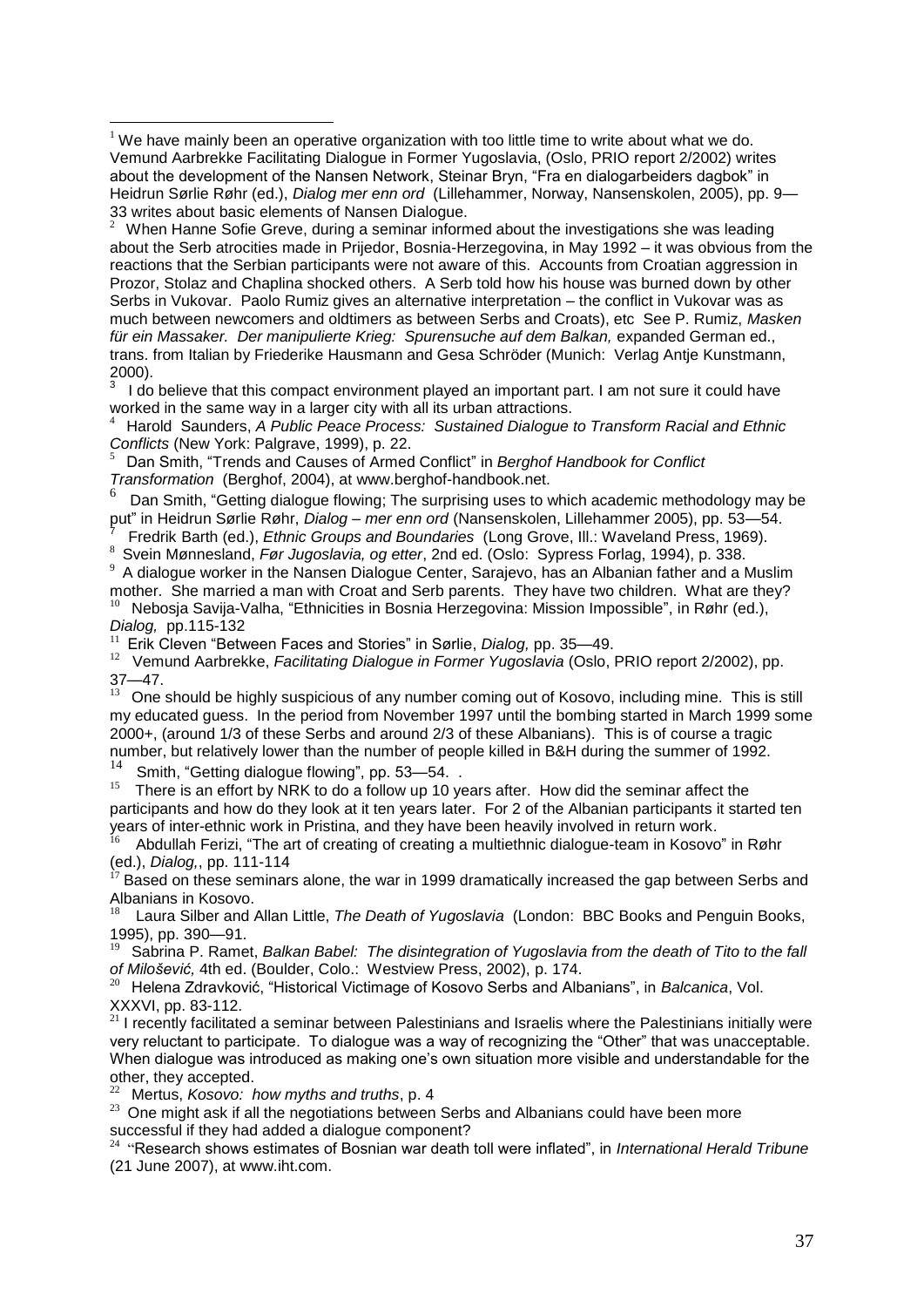25 The concept used literally for the political group that was controlling the bridge in Mitrovica, I am using it here in a broader sense, including those who keep track of those who cooperate with the other side.

26 Mertus, *Kosovo: how myths and truths.* Reference is to the whole book.

 $27$  The four villages are Zilce, Ratae, Semshevo and Preljubiste. 12 Albanian and 12 Macedonian children started school on 1 September in what can be consider a historic breakthrough in Macedonia.  $28$  INFORMATION on the security situation in the communes Bujanovac, Presevo

and Medvedja, with the proposals of measures for the solution of the crisis

[Covic Plan/The Coordination Body of the Federal and the Republican Governments] 6 February 2001

 $29$  The image among certain observers was that anybody will dialogue as long as Norway will pay the coffee, a comment even heard from Norwegian diplomats, is far from the truth. Recruitment is in my experience the most difficult part of a dialog seminar. You can always recruit the seminar mafia as long as Norway pay the coffee, but that was never our target group.

 $30$  The same kind of performance were organized by Nansen Dialogue Center, Banja Luka, with youth from Prijedor, Sanski Most and Koserac.

 $31$  Rolf Borgos, is currently writing his master's thesis on a comparison of two municipalities in South Serbia, one with extensive dialogue experience, Bujanovac – the other Medeva, without the similar dialogue experience. University of Bergen. IDEA (2007) is similarly concerned about the relation between dialogue work and democratic development.

 $32$  More than  $400$  Serbs and Albanians from Kosovo and South Serbia have been in dialogue seminars in Lillehammer, almost 1000 have been participating in dialogue related events in Kosovo and South Serbia. During the fall of 2008 I will facilitate dialogue for return to the mixed village of Gorni Dubrevo and "unofficial" dialogue seminars for Serbs and Albanians from Kosovo.

<sup>33</sup> Could this be explored further, with less focus on territory and more focus on people, maybe the Albanians can get their independence granted by the Security Council and the Serbs can remain citizens of Serbia? Of course it poses some practical problems, but so do present day reality.